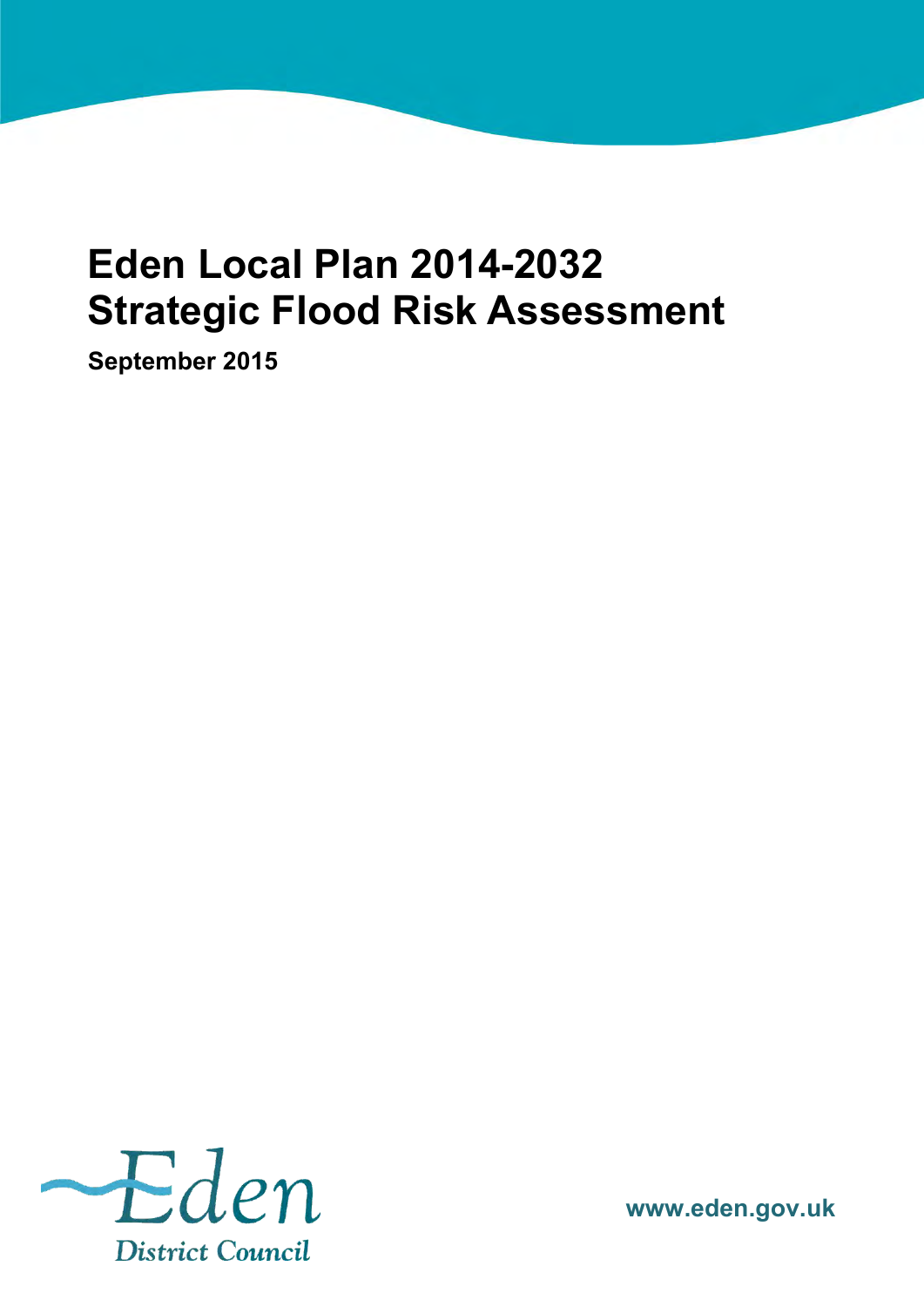# **Contents**

| 2.0 |  |
|-----|--|
| 3.0 |  |
| 4.0 |  |
| 5.0 |  |
| 6.0 |  |
| 7.0 |  |
| 8.0 |  |
| 9.0 |  |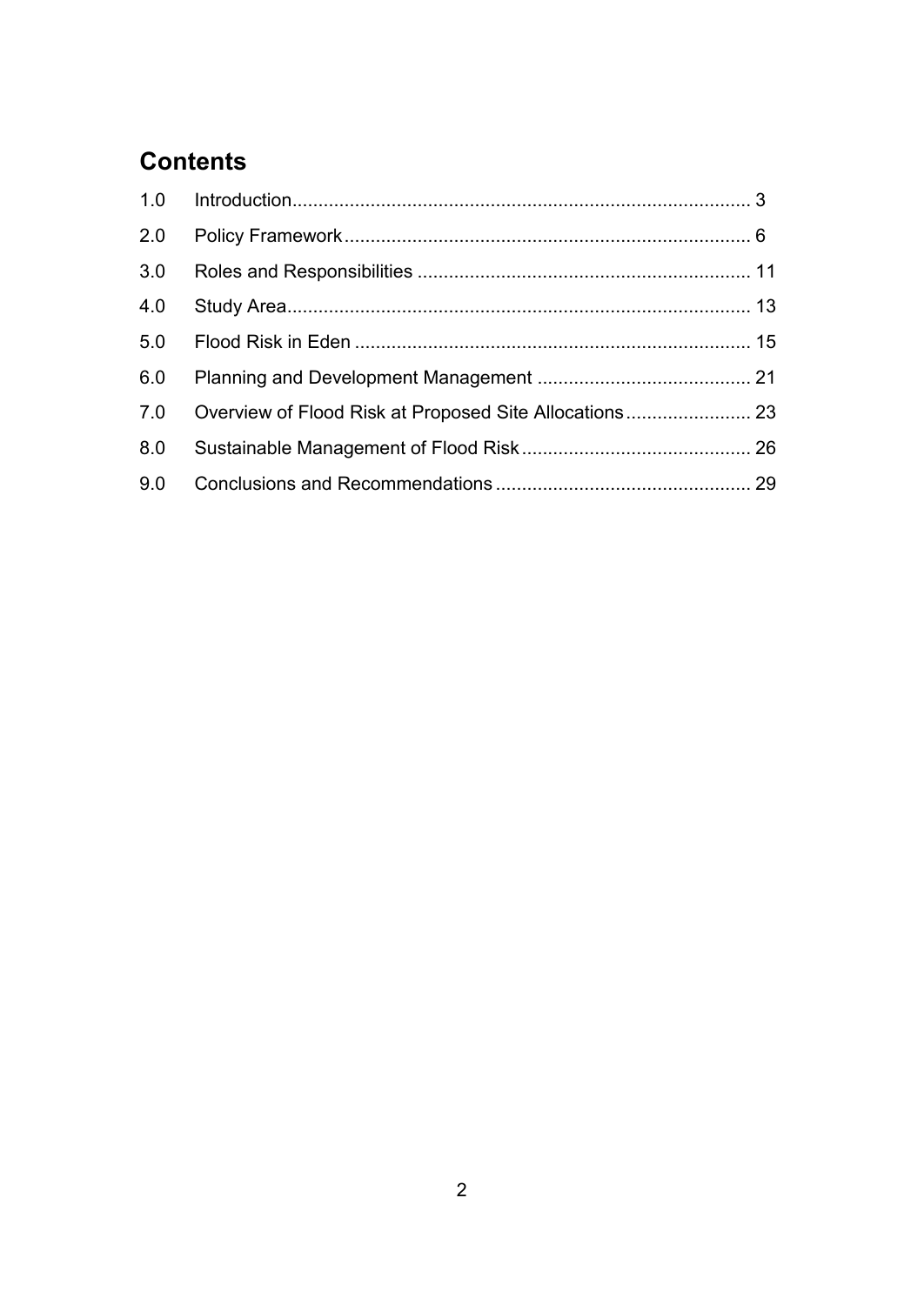# **1.0 Introduction**

# **Background**

- 1.1 Eden District Council is a largely rural area with the main population concentrated in the principal settlement of Penrith and the market towns of Appleby, Kirkby Stephen and Alston. With the River Eden running through the district, flooding is the most frequently occurring natural hazard and considered a factor in the spatial planning process.
- 1.2 The River Eden runs through Eden District and into Carlisle District.
- 1.3 Eden District Council currently has an adopted Development Plan consisting of a Core Strategy Development Plan Document and the Saved Policies of the Eden Local Plan 1996. The Core Strategy was adopted in 2010. As part of the Local Development Framework process, the evidence base included a Strategic Flood Risk Assessment (SFRA). Commissioned by Eden District Council and carried out by Jacobs, the Strategic Flood Risk Assessment was carried out in 2008 with the most recent update in January 2009.
- 1.4 Eden District Council is now seeking to produce a new Local Plan which will encompass strategic policies, development management policies and site allocations in a single document. As part of the development of this document, a new Strategic Flood Risk Assessment has been undertaken.

# **Future Development in Eden**

- 1.5 It is anticipated that the majority of new development within Eden District will take place in the 4 larger settlements of Penrith, Alston, Appleby and Kirkby Stephen. These settlements will form the focus for new housing and employment provision throughout the lifetime of the Plan.
- 1.6 In addition, there are a number of villages which are considered appropriate for smaller scale development appropriate to the size of the village, these are:

 Armathwaite, Bolton, Brough and Church Brough, Clifton, Culgaith, Great Asby, Great Salkeld Greystoke, Hackthorpe, High Hesket, Kirkby Thore, Langwathby, Lazonby, Long Marton, Low Hesket, Morland, Nenthead, Newton Reiny, Orton, Plumpton, Shap, Skelton, Sockbrige and Tirril, Stainton, Tebay, Temple Sowerby, and Warcop.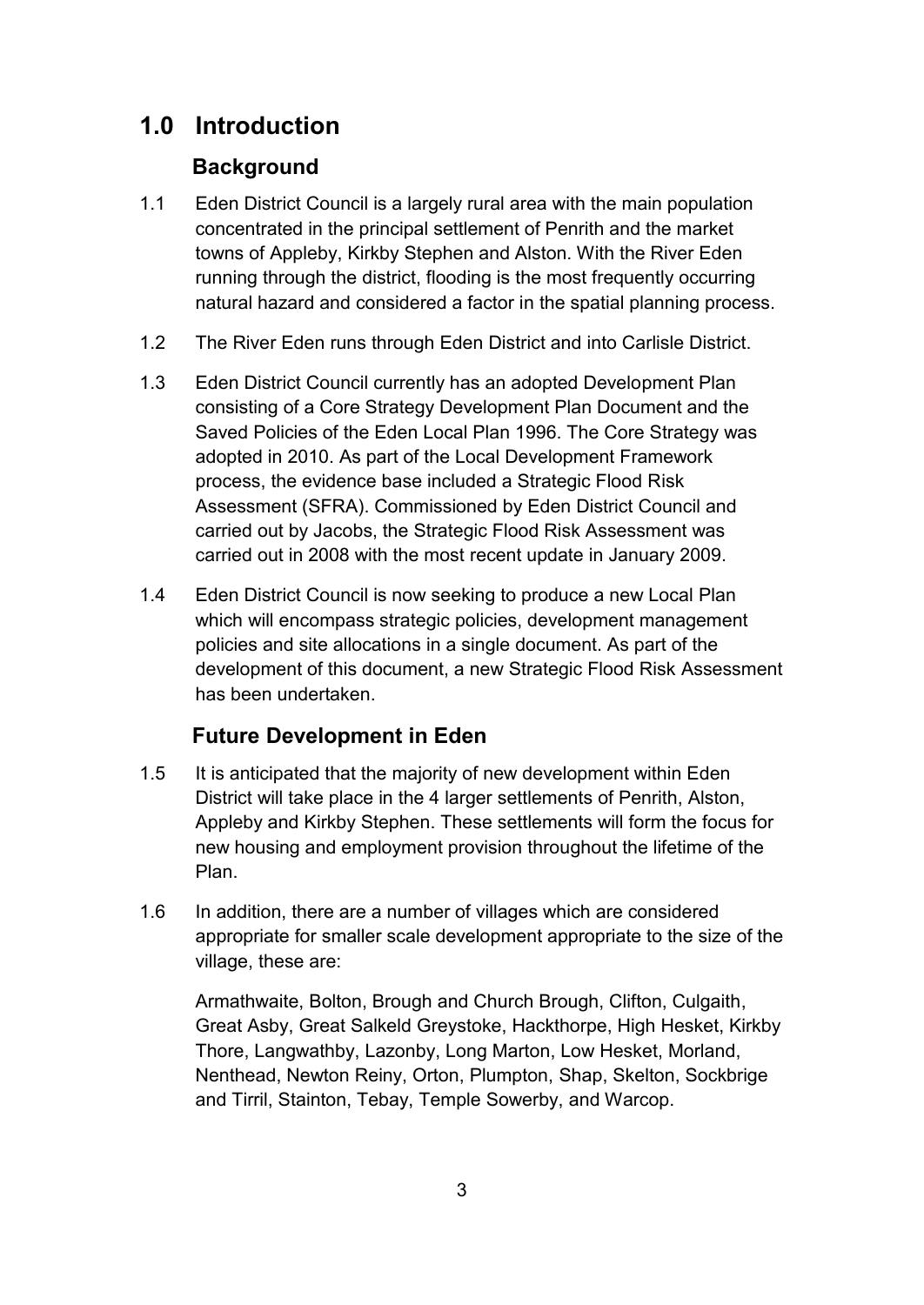1.7 Below this tier of settlements, are further villages which may be appropriate for a low level of housing to support diverse and sustainable communities.

### **Purpose and Objectives**

1.8 A Strategic Flood Risk Assessment must be carried out when preparing the Local Plan as it will provide an assessment of the potential impacts the proposed site allocations may have on current and future flood risk. This requirement is contained within paragraph 100 of the National Planning Policy Framework (to be referred to as NPPF):

*"Local Plans should be supported by Strategic Flood Risk Assessment and develop policies to manage flood risk from all sources, taking account of advice from the Environment Agency and other relevant flood risk management bodies, such as lead local flood authorities and internal drainage boards. Local Plans should apply a sequential, riskbased approach to the location of development to avoid where possible flood risk to people and property and manage any residual risk, taking account of the impacts of climate change by:* 

- Applying the Sequential Test;
- If necessary, applying the Exception Test;
- Safeguarding land from development that is required for current and future flood management;
- Using opportunities offered by new development to reduce the causes and impacts of flooding; and
- Where climate change is expected to increase flood risk so that some existing development may not be sustainable in the longterm, seeking opportunities to facilitate the relocation of development, including housing, to more sustainable locations."
- 1.8 There are two potential levels of Strategic Flood Risk Assessment Level One and Level Two. A Level One Strategic Flood Risk Assessment is carried out where flooding is not a major issue and where development pressures are low. A Level Two Assessment is undertaken where land that falls into a low flood risk area cannot appropriately accommodate all the necessary proposed development and when the Exception Test (as set out in the NPPF) needs to be applied.
- 1.9 The key aims and objectives of this Strategic Flood Risk Assessment are: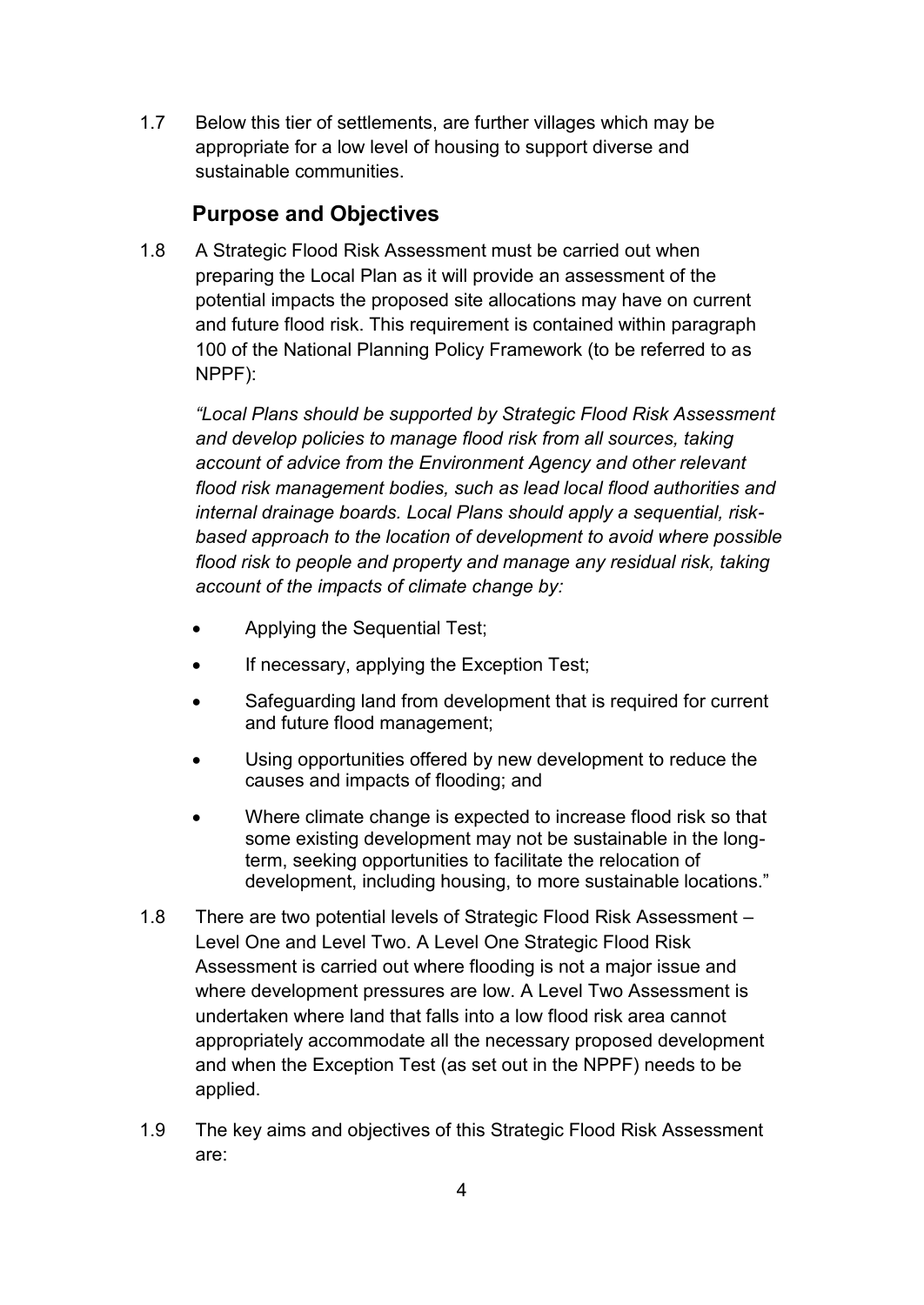- To understand the extent and severity of flood risk across Eden District from all sources and to use the information to try and direct development away from areas at highest risk;
- To ensure that the potential flooding risk associated with the proposed site allocations is fully considered;
- To update the Sustainability Appraisal and site assessment documents;
- To assist in the preparation of appropriate planning policies for the management of flood risk and site allocations;
- To identify site- specific requirements in relation to the provision of Flood Risk Assessments;
- To identify site-specific measures to reduce flood risk on sites;
- To inform the development management stage when planning applications area submitted to determine the appropriate mitigation; and
- To meet the obligations as set out in the NPPF and the associated National Planning Practice Guidance.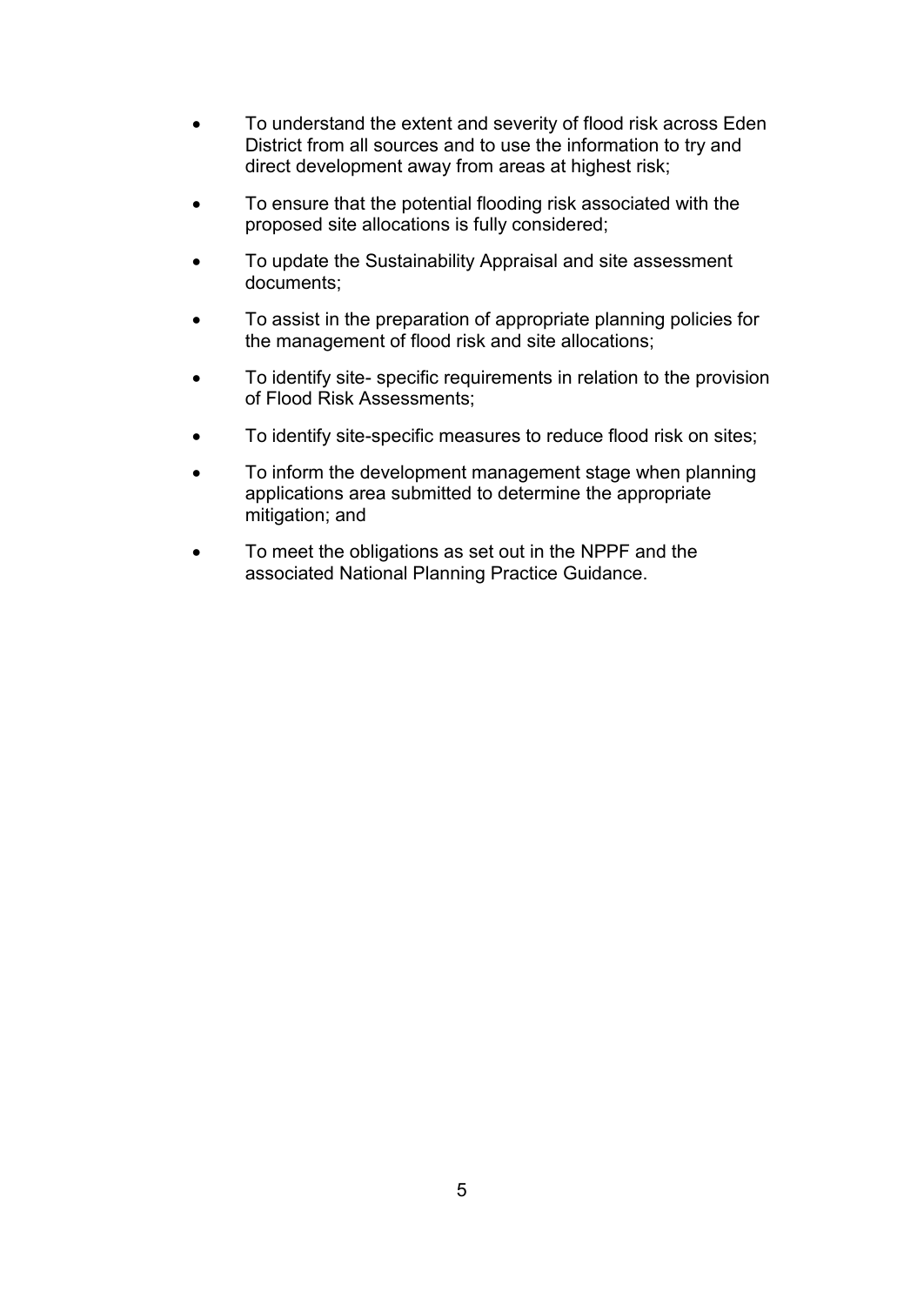# **2.0 Policy Framework**

2.1 Since the previous SFRA carried out in 2007-9, the planning policy framework has considerably altered. This Section provides a summary of the key planning and flood risk legislation and policy documents which have been used to inform the preparation of the Eden Local Plan.

### **European Floods Directive and Flood Risk Regulations 2009**

- 2.2 The European Floods Directive (2007/60/EC) came into force on 26 November 2007. This Directive required all European Member States to carry out a preliminary flood risk assessment by December 2011 which identified river basins and associated coastal areas at risk of flooding. Following the completion of this work, flood risk maps were to be drawn up by 2013 with flood risk management plans written by 2015 focusing on prevention, protection and preparedness. In order to ensure that this workstream was co-ordinated with flood risk management plans and river basin management plans, it was to be carried out alongside the requirements of the Water Framework Directive.
- 2.3 In December 2009, the Flood Risk Regulations 2009 were enacted to implement the European Flood Directive. These Regulations place Cumbria County Council as the Lead Local Flood Authority for Cumbria and require the County Council to prepare the following documents:
	- Preliminary Flood Risk Assessment Report;
	- Flood Hazard Maps and Flood Risk Maps;
	- Flood Risk Management Plan.

The Flood Risk Strategy is currently out to consultation.

### **Pitt Review and the Flood and Water Management Act 2010**

- 2.4 Following the floods which took place in the summer of 2007, Sir Michael Pitt was instructed to undertake a review in order to learn the lessons of these events. As part of this review, a number of recommendations were made to improve the management of potential future events. The 92 recommendations which came from the review addressed issues dealing with: prediction; flood warning; prevention; emergency management, resilience; and recovery.
- 2.5 As a consequence of this review, Cumbria County Council is now the Lead Flood Authority for Cumbria with responsibility for managing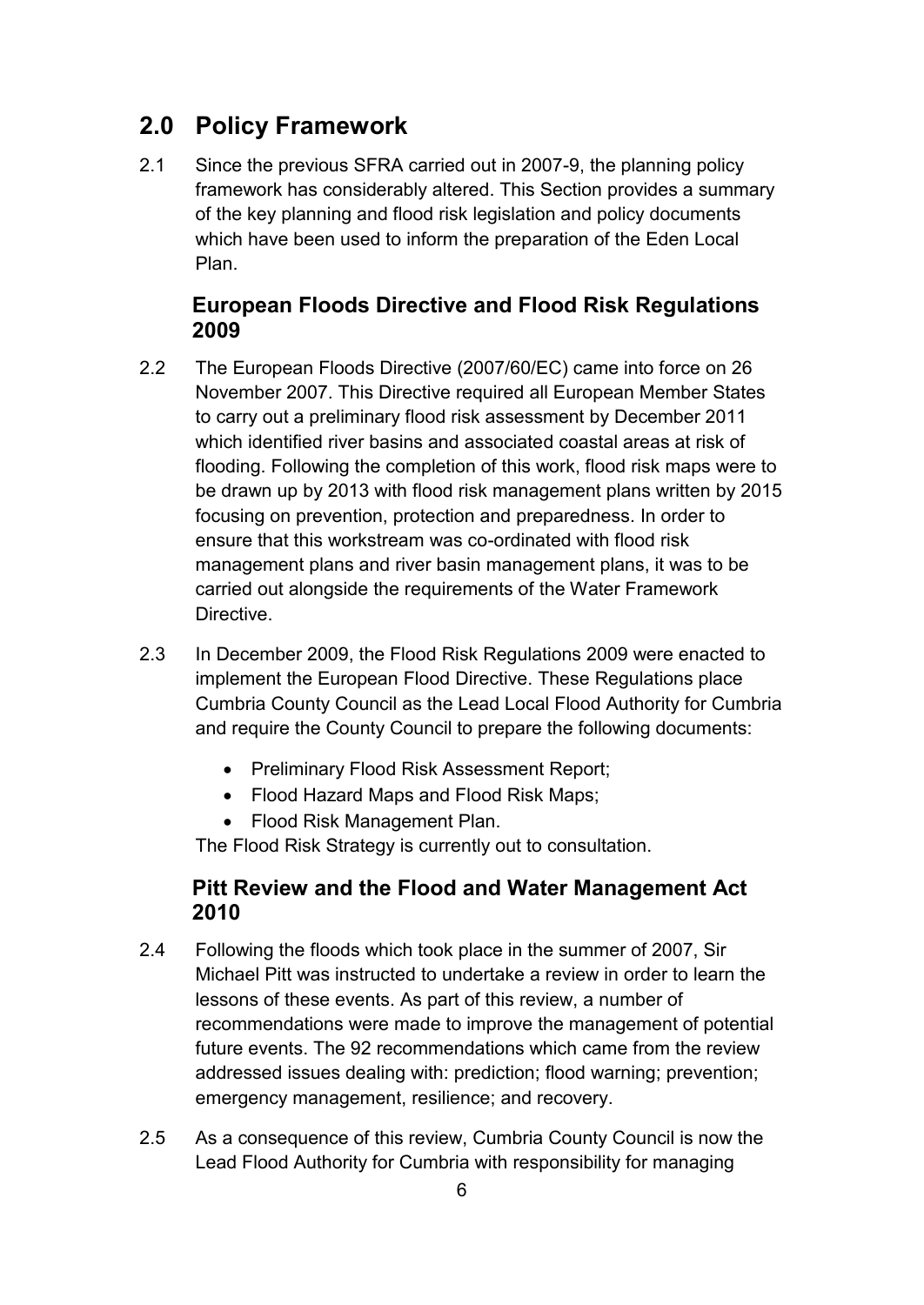floods from local sources (e.g. ordinary watercourses, surface water and ground water).

# **The National Flood and Coastal Erosion Risk Management Strategy for England**

- 2.6 This national strategy was written by the Environment Agency and published in May 2011. The document contains references to the links between the preparation of Local Plans and the reduction of flood risk.
- 2.7 A key message coming from the document is that the use of land should be effectively managed in order to avoid increasing flood risk and worsening coastal erosion. This means that new developments should take such issues into account and should be safe from flooding and where possible should reduce the risk of flood. As a District Council, Eden is to work with Cumbria County Council and the Environment Agency through the production of the Local Plan in order to ensure flooding is fully considered. Sustainable Urban Drainage Systems (SUDS) should be employed in new development and design should be undertaken in such a way as to reduce the risk to life and damages which are caused by flooding.

# **Water Framework Directive and Water Environment Regulations**

- 2.8 The Water Framework Directive (200/60/EC) and The Water Environment (Water Framework Directive) (England and Wales) Regulations 2003 require the preparation of management plans and tasked to the Environment Agency. Eden is covered by three different management plans:
	- North West River Basin Management Plan (Environment Agency)
	- Northumbria Basin Management Plan (Environment Agency) and
	- Solway Tweed River Basin Management Plan (Scottish Environment Protection Agency)

These plans focus on the protection, improvement and sustainable use of the water environment. Local Plans should seek to continue to protect and enhance river basins and the objectives of these plans should be taken into account in appropriately worded Local Plan policies.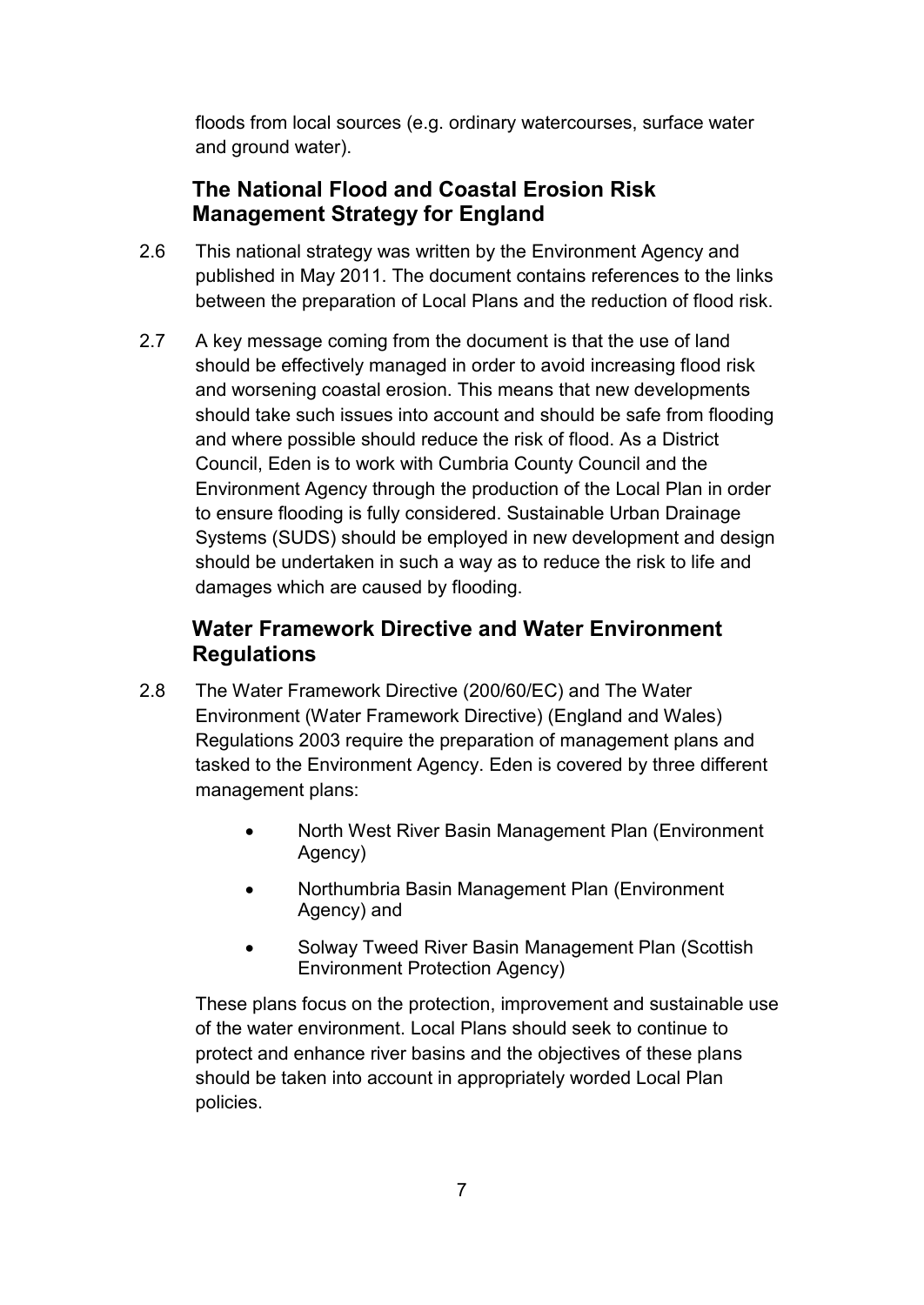### **NPPF and National Planning Policy Guidance**

- 2.9 There are 12 core planning principles identified within the NPPF. Of these, two relate to flood risk:
	- 'Support the transition to a low carbon future in a changing climate, taking full account of flood risk and coastal change, and encourage the reuse of existing resources, including conversion of existing buildings, and encourage the use of renewable resources (for example, by the development of renewable energy); and
	- Promote mixed use developments, and encourage multiple benefits from the use of land in urban and rural areas, recognising that some open land can perform many functions (such as for wildlife, recreation, flood risk mitigation, carbon storage, or food production).'
- 2.10 Section 10, paragraph 100 notes that:

*'Local Plans should be supported by Strategic Flood Risk Assessment and develop policies to manage flood risk from all sources, taking account of advice from the Environment Agency and other relevant flood risk management bodies such as lead local flood authorities…'* 

- 2.11 The National Planning Practice Guidance (to be referred to as NPPG) supports these requirements detailing various issues such as the definition of flood risk, sequential testing and the Exception Test process and how flooding can be reduced amongst other issues. Section 2 of the NPPG, in respect of flood risk and coastal change details how flood risk should be taken into account in the preparation of Local Plans, who should be approached for advice and Section 3 deals with the writing of SFRA. The key task requirements when preparing the document are:
	- 1. Consultation with sewerage undertakers and a collaborative approach with other authorities;
	- 2. Use of the surface water flood mapping available through the Environment Agency;
	- 3. Identification of any risk from catastrophic damages from reservoir failure;
	- 4. Identification of areas of functional floodplain through input from the Environment Agency and the lead local flood authority;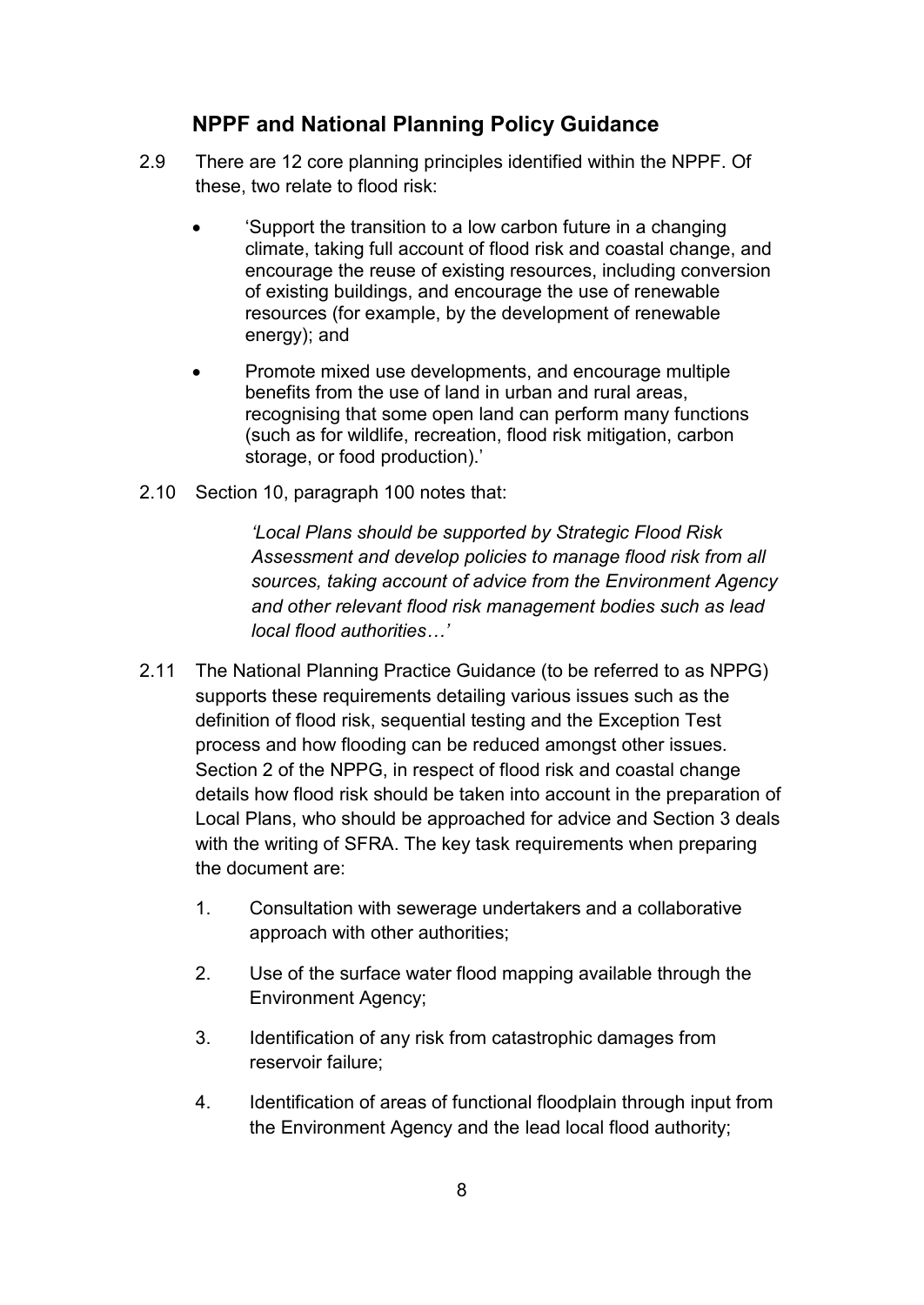- 5. Identification of appropriate potential mitigation measures (where necessary);
- 6. Identify areas at risk from surface water flooding and/or drainage issues.

Further information is provided in the use of Sequential and Exception testing in the preparation of the Local Plan. Sequential testing should ensure that land allocated for development is in the lowest flood risk area. Exceptionally, land can be allocated for development in areas of higher flood risk. In both instances, the wider sustainability benefits for the community must outweigh the flood risk and it must be proven that the development will be safe over its lifetime without causing an increase in flood risk elsewhere and, where possible, reduce overall flood risk.

# **The Localism Act**

2.12 The Localism Act was enacted in November 2011, setting out a series of measures in which power will be moved into the hands of the more locally accountable local authorities and communities. The Act introduces a Duty to Co-operate on strategic cross-boundary issues which includes flooding.

# **Current Policies**

2.13 Eden District Council currently has an adopted Core Strategy. Adopted in March 2010, the Core Strategy contains strategic policies in relation to flood risk. Amongst these policies the following are of relevance in relation to flooding:

### **Policy CS1 Sustainable Development Principles**

"9. Contribute to reducing the causes of climate change and flood risk and respond by adaptation to those impacts that are unavoidable"

### **Policy CS4 Flood Risk**

Development should:

- 1. Have regard to the flood zone typologies identified in PPS25 and not take place in areas at risk from flooding. Details of areas at risk from flooding can be found in the Council's Strategic Flood Risk Assessment and associated maps, and also on the website of the Environment Agency.
- 2. Proposals and allocations will be subject to the sequential and exceptions tests of PPS25 to direct development to areas at the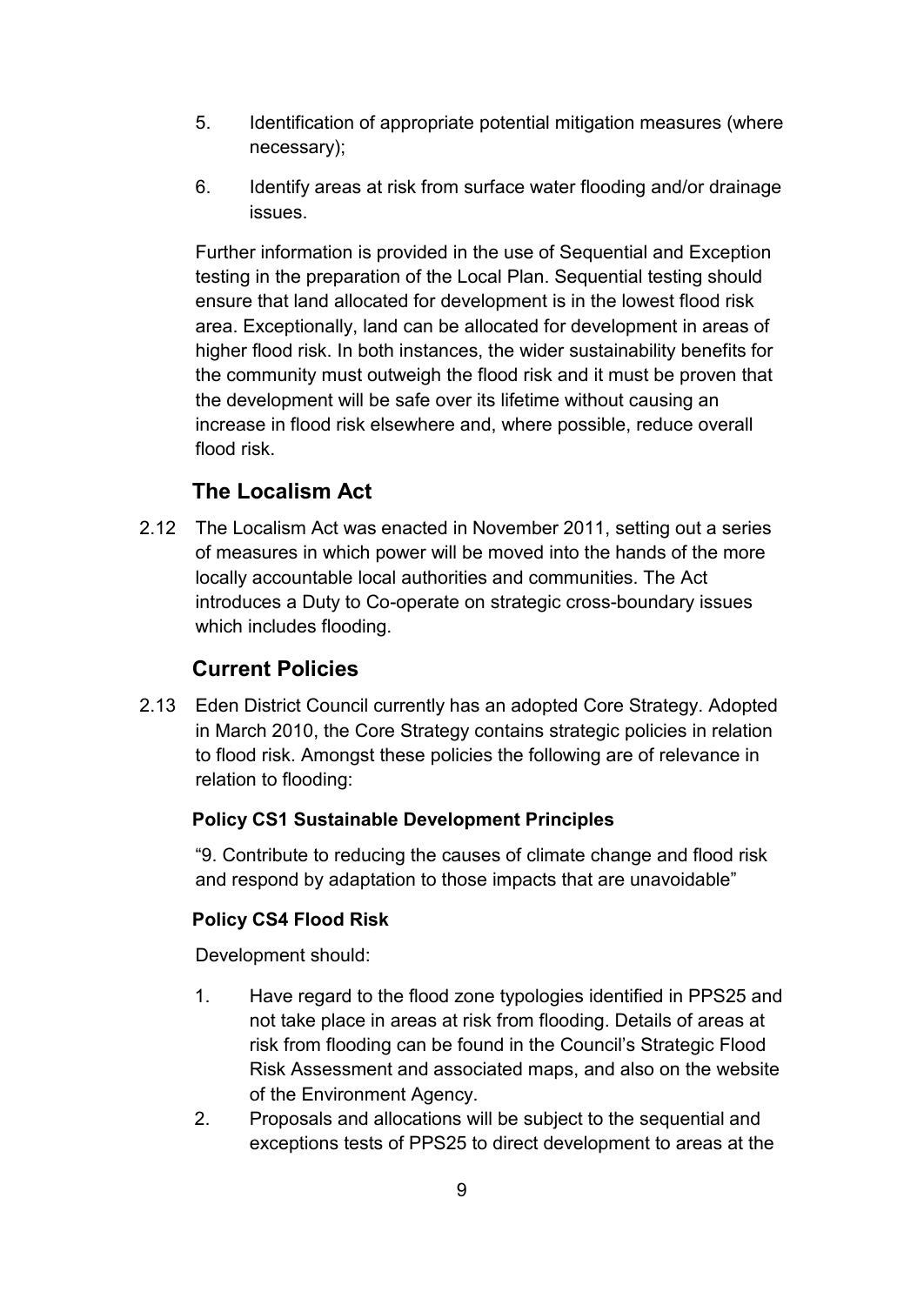lowest probability of flooding, taking account of the vulnerability of the type of development proposed. Exceptionally, if sites needs to be developed in areas at risk of flooding, then suitable flood protection measures that will reduce flood risk overall be implemented.

- 3. Not increase the risk of flooding elsewhere (e.g. through a net increase in surface water run-off, or a reduction in the capacity of flood water storage areas).
- 4. Make use of Sustainable Drainage Systems (SuDS) to manage surface water run-off, where technically feasible and where beneficial for the local environment and community.
- 5. Be informed by a flood risk assessment, unless the site lies within an area where there is little or no risk of flooding (ie the annual probability of flooding is less than 0.1%).

### **Policy CS6 Developer Contributions**

Contributions may be sought for the following:

- 8. Drainage and flood prevention
- 9. Water and sewerage infrastructure

### **CS18 Design of New Development**

6. Maximises opportunities for the use of sustainable construction techniques, sustainable drainage systems, renewable energy generation on site, incorporates water efficiency, recycling and conservation methods and maximises opportunities for the minimisation, re-use and recycling of waste.

# **Emerging Policies**

2.14 The Preferred Options Local Plan was released for public consultation in July 2014. The Plan includes strategic policies, development management policies and site allocations. The Preferred Options document builds on the policies within the adopted Core Strategy. Policy DEV2 relates to water management and flood risk and requires that development meets the sequential approach to development in flood risk areas, requiring SUDS to be implemented; Policy ENV4 notes that financial contributions may be required to assist in mitigation of possible flood impacts; Policy ENV5 requires that new development consider the use of permeable paving and green roofs to manage on site surface water; Policy ENV10 protects groundwater quality.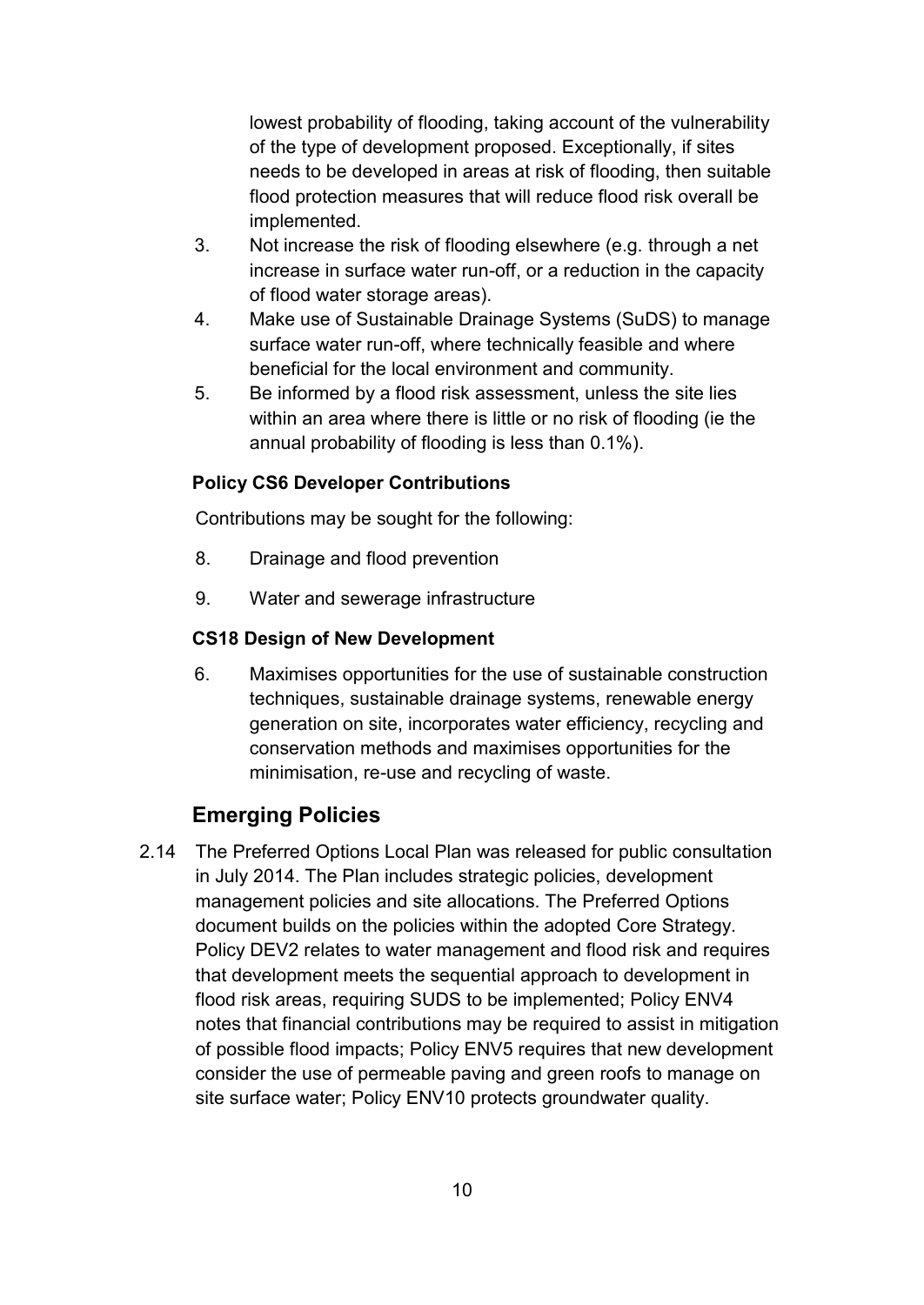# **3.0 Roles and Responsibilities**

3.1 There are a number of Risk Management Authorities throughout Eden. In addition, DEFRA has overall national responsibility for policies on flood and coastal erosion risk management. Table 1 below summarises the areas of responsibility depending on flood source.

| <b>Body</b>                                           | <b>Flood Source</b>                                                                        |                                                                                                                                                                                                                                                                                                                                                                                                                                                                                                                                                                                                                                                                                                                                                            |
|-------------------------------------------------------|--------------------------------------------------------------------------------------------|------------------------------------------------------------------------------------------------------------------------------------------------------------------------------------------------------------------------------------------------------------------------------------------------------------------------------------------------------------------------------------------------------------------------------------------------------------------------------------------------------------------------------------------------------------------------------------------------------------------------------------------------------------------------------------------------------------------------------------------------------------|
|                                                       |                                                                                            | <b>Requirements</b>                                                                                                                                                                                                                                                                                                                                                                                                                                                                                                                                                                                                                                                                                                                                        |
|                                                       | <b>Responsibility</b>                                                                      |                                                                                                                                                                                                                                                                                                                                                                                                                                                                                                                                                                                                                                                                                                                                                            |
| <b>Environment</b><br><b>Agency</b>                   | Main river<br>≻<br>The sea<br>➤<br>Reservoirs<br>➤                                         | To set the direction for managing<br>$\bullet$<br>risks through strategic plans;<br>To provide evidence and advice to<br>inform Government policy and<br>support others<br>To work collaboratively to support<br>the development of risk<br>management skills and capacity<br>To provide a framework to support<br>$\bullet$<br>local delivery                                                                                                                                                                                                                                                                                                                                                                                                             |
| <b>Lead Local</b><br><b>Flood</b><br><b>Authority</b> | Surface water<br>≻<br>Ordinary<br>≻<br>watercourse<br>Groundwater<br>$\blacktriangleright$ | To development and maintain a<br>$\bullet$<br>Local Flood Risk Management<br><b>Strategy for Cumbria</b><br>To maintain a register of assets<br>which are structures or features<br>considered to have a significant<br>effect on flood risk<br>To record and investigate<br>$\bullet$<br>significant flood events and report<br>on findings<br>To work with stakeholders and<br>organisations in emergency<br>planning and recovery when a flood<br>event occurs<br>To deal with applications for the<br>alteration, removal or replacement<br>of structure or features from<br>ordinary watercourses<br>To act in consultation with District<br>$\bullet$<br>Councils to provide technical<br>expertise on the acceptability of<br><b>SUDS proposals</b> |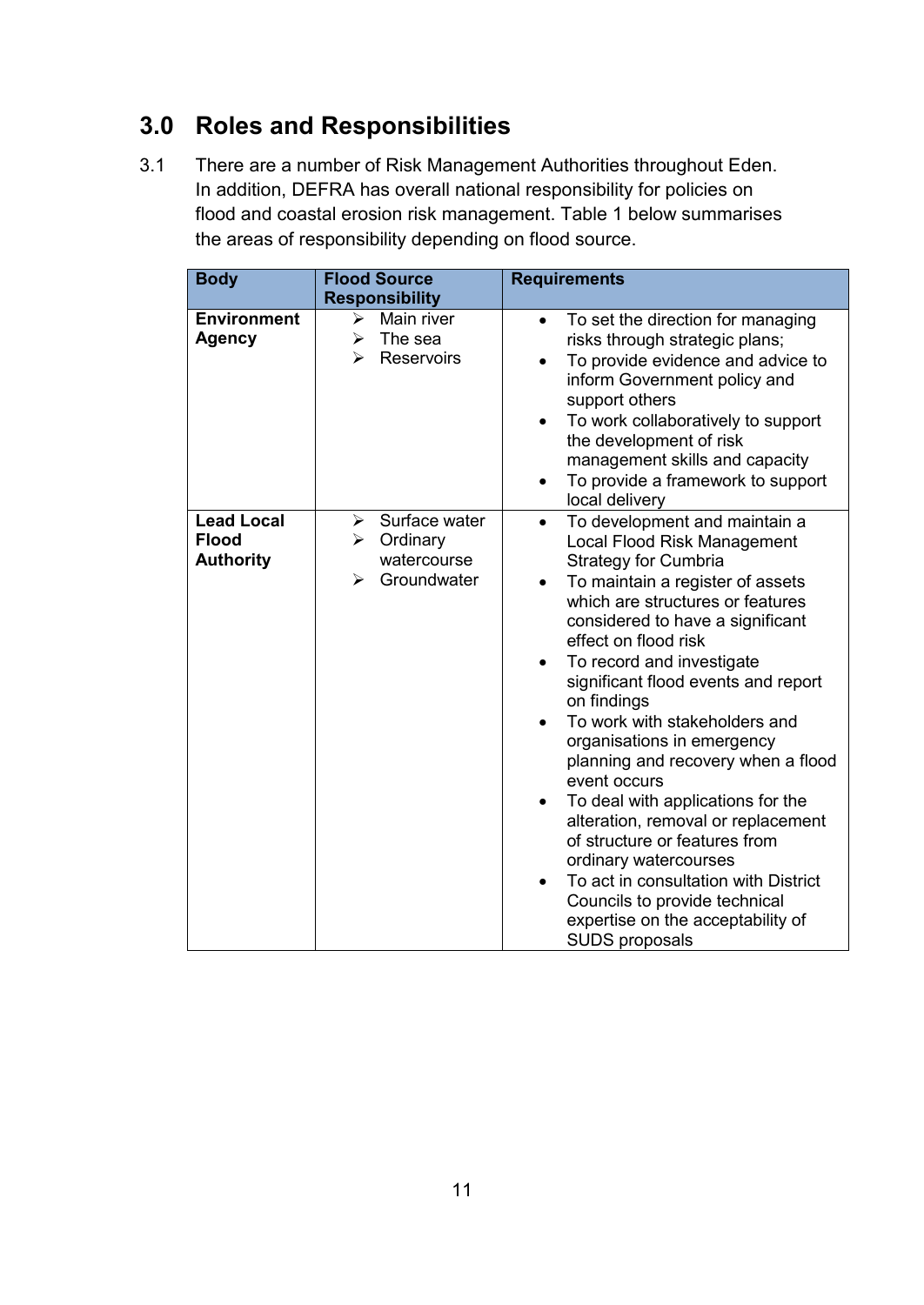| <b>District</b><br><b>Councils</b>  | Ordinary<br>watercourse                                                 | To work with the Lead Local Flood<br>Authority in planning for local flood<br>risk management<br>To carry out flood risk management<br>works on minor watercourses,<br>working with the Lead Local Flood<br>Authority and others<br>To require the use of SUDS through<br>planning policies and conditions<br>and make provision through<br>planning conditions for their<br>maintenance |
|-------------------------------------|-------------------------------------------------------------------------|------------------------------------------------------------------------------------------------------------------------------------------------------------------------------------------------------------------------------------------------------------------------------------------------------------------------------------------------------------------------------------------|
| <b>United</b><br><b>Utilities</b>   | $\triangleright$ Sewer flooding                                         | To manage the risks of flooding<br>from water and foul or combined<br>sewer systems providing drainage<br>from buildings and yards                                                                                                                                                                                                                                                       |
| <b>Highways</b><br><b>Authority</b> | $\triangleright$ Surface water<br>(on or coming<br>from the<br>highway) | To provide and manage highway<br>drainage and roadside ditches and<br>to ensure that road projects do not<br>increase flood risk                                                                                                                                                                                                                                                         |

Table 1: Risk Management Authorities Areas of Responsibility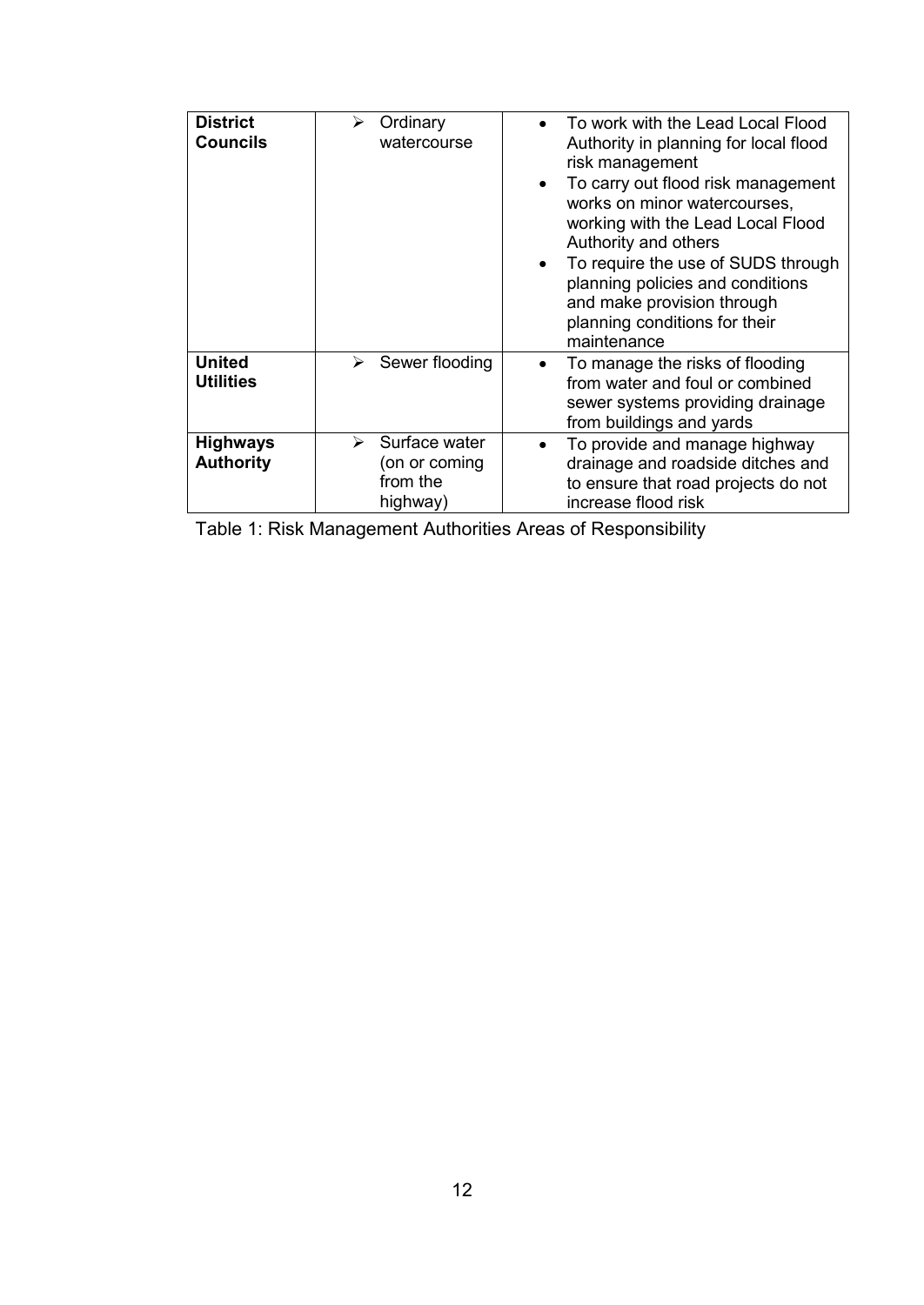# **4.0 Study Area**

4.1 The area covered by this SFRA is the administrative area of Eden District Council excluding that within the Lake District National Park which is under the Lake District Planning Board for planning policy and decision making purposes. The area is as shown on the Map below:



#### **Map: Eden District SFRA Study Area**

- 4.2 A Catchment Flood Management Plan (CFMP) is in place for the River Eden which was produced by the Environment Agency in December 2009. The Plan includes Eden District Council and Carlisle City as the adjoining Authority that the Eden flows into.
- 4.3 The CFMP identifies a range of between 153-750 properties at risk of flooding in Eden District, concentrated at Penrith, Eamont Bridge and Appleby. The key messages from the document are:

<sup>©</sup> Crown Copyright and database rights (100023754) (2015)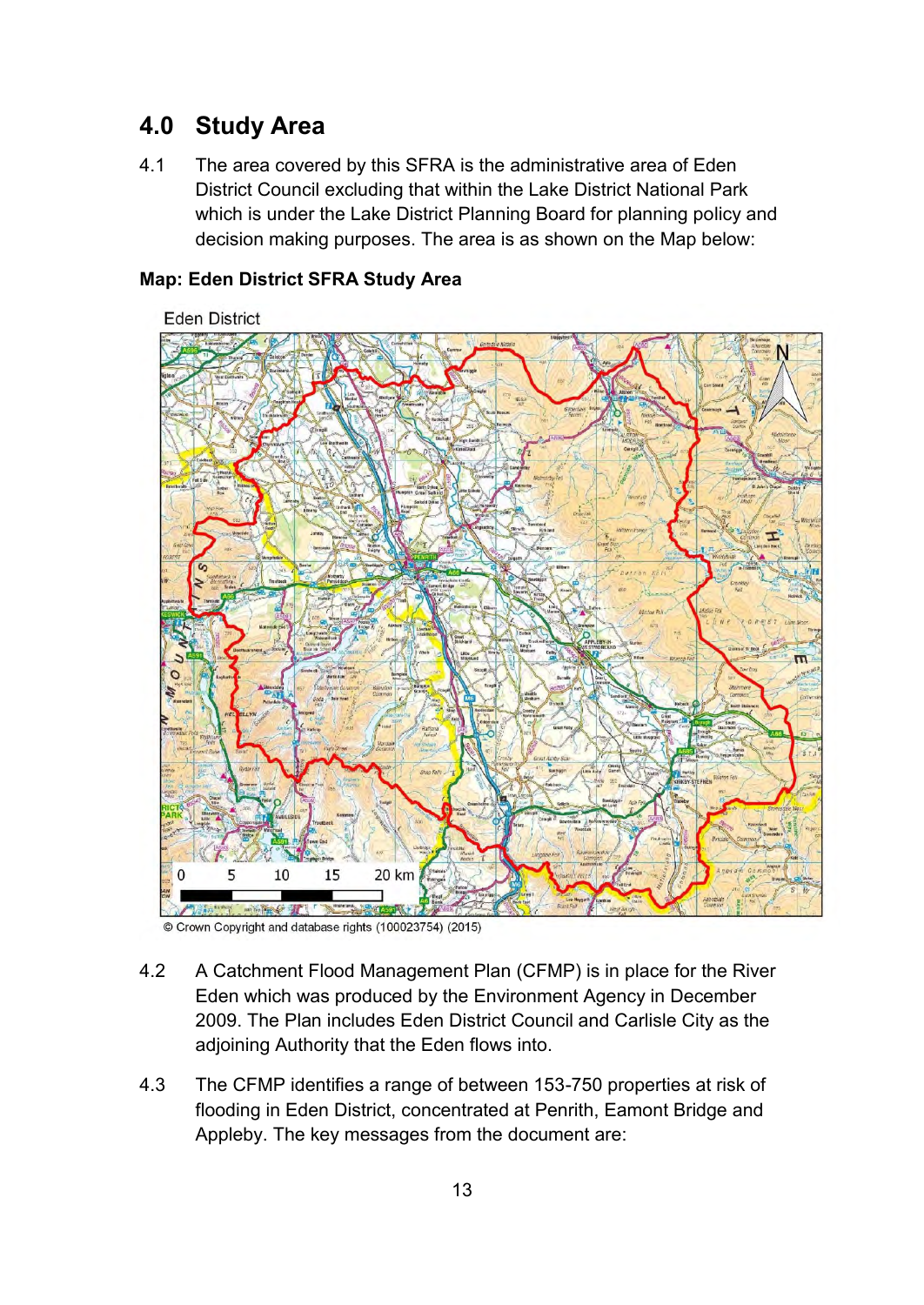- Flood resistance, improved defences, improved site layout;
- Encouraging land management which make a positive contribution to reduction of surface water run off; and
- Encouraging the use of SUDS in new developments to control run-off at source.

# **5.0 Flood Risk in Eden**

5.1 Flooding can occur from several sources. The following table summarises the potential sources of flooding in the Eden area:

| <b>Flooding Type</b>                                                | <b>Key Causes</b>                                                                                                                                                                                                                                                                                                                                                                                                                                             |
|---------------------------------------------------------------------|---------------------------------------------------------------------------------------------------------------------------------------------------------------------------------------------------------------------------------------------------------------------------------------------------------------------------------------------------------------------------------------------------------------------------------------------------------------|
| <b>Flooding from Rivers</b><br>and Ordinary<br>Watercourses         | Flooding of rivers is usually caused by<br>prolonged intense rainfall, often intensified by<br>changes in drainage or restrictions in a<br>watercourse's capacity causing flooding of<br>adjacent land further up the catchment. Soil<br>permeability and other factors such as the<br>extent to which surfaces over which runoff<br>can flow are paved, compacted or covered<br>by trees and vegetation can affect the rate at<br>which water enters rivers. |
| <b>Flooding from Surface</b><br><b>Water and Sewers</b>             | Flooding from surface water and sewers<br>occurs when the drainage system cannot<br>cope with rainfall. Flooding may occur as<br>water flows downhill and gathers in low lying<br>areas or depressions in the land, or when the<br>drainage system is near to capacity water<br>can be forced back up sewer overflows.                                                                                                                                        |
| Flooding from High<br><b>Groundwater Levels</b>                     | Periods of sustained heavy rainfall can result<br>in a rise in groundwater levels.                                                                                                                                                                                                                                                                                                                                                                            |
| Flooding from<br><b>Reservoirs and Artificial</b><br><b>Sources</b> | These are non-natural sources of flood risk<br>such as reservoirs or man-made lakes. This<br>flooding can occur when the facility is<br>overwhelmed by heavy rainfall or when there<br>is a failure of a dam of bank. Such<br>catastrophic failure can happen suddenly<br>causing damage and potential loss of life.                                                                                                                                          |

- 5.2 The largest river in the district is the River Eden. Its catchment includes several other significant rivers including the Lowther, Eamont and Petteril. There are numerous other watercourses throughout the District which drain the upland areas of the Pennines and the Lake District.
- 5.3 The majority of flood risk is considered to come from fluvial flooding along principle watercourses, in particular the Eden and the Eamont.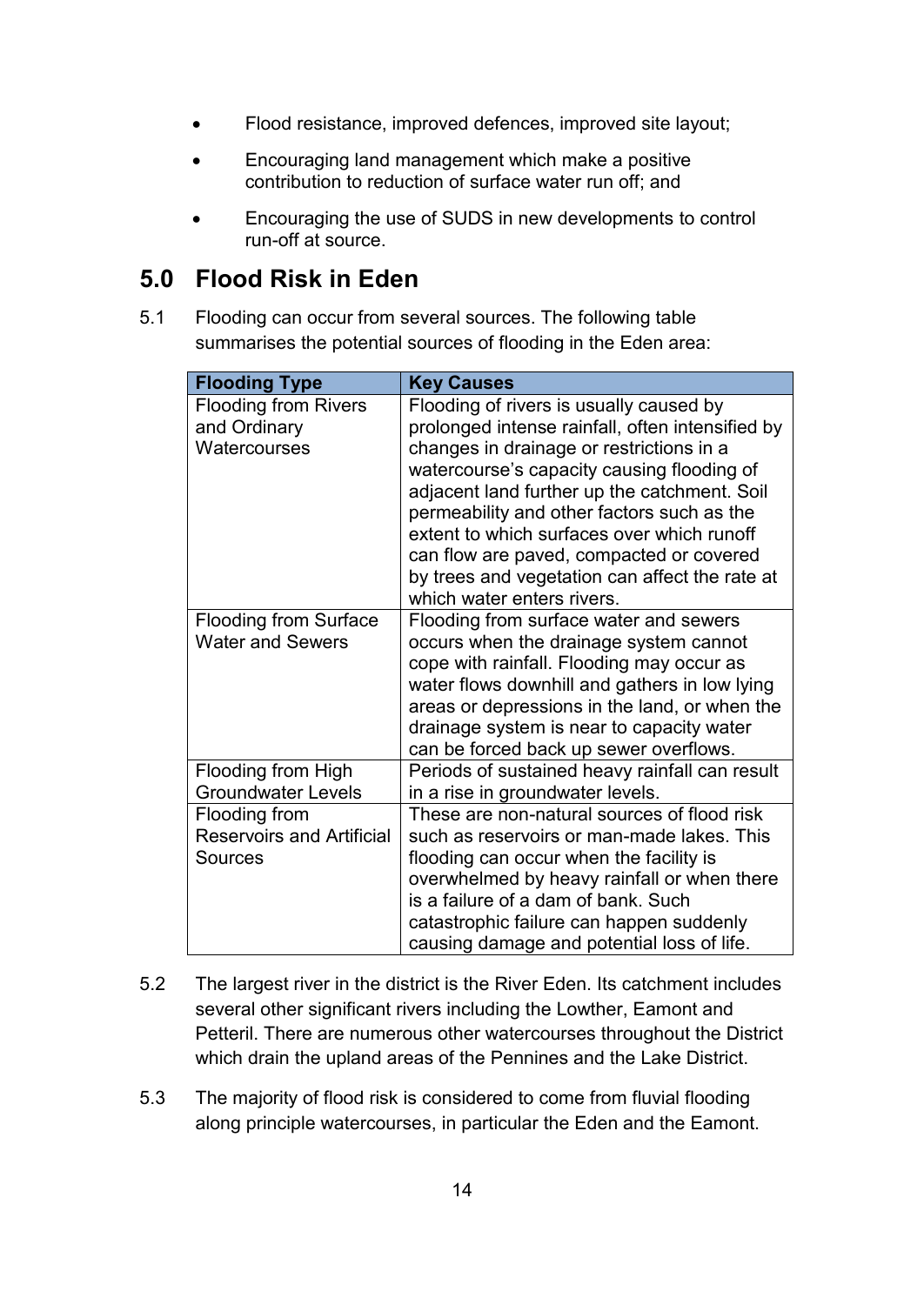- 5.4 In 2011, a £5.6m flood alleviation scheme was carried out in Penrith providing a flood storage reservoir and fixing and replacing more than 675m of culverting to protect homes and businesses in Penrith. Appleby is also protected partially by flood defences from the River Eden which runs through it with temporary flood defences being used in times of high rainfall. The largest flood occurred in Appleby in 1968 when 61 residential properties and 31 commercial premises were affected.
- 5.5 Water levels in the rivers and streams in Eden District respond rapidly following high rainfall. The small, steep catchments transfer water in the channels quickly ie there are 'flashy'. This results in flood warning times being typically short and difficult to accurately predict.
- 5.6 In respect of local drainage issues, United Utilities have been involved throughout the plan making process and their input used to shape the policies in respect of water infrastructure. There are no known issues which would preclude development of sites.

# **Previous Flood Incidents**

- 5.7 As the Lead Local Flood Authority, Cumbria County Council produce Flood Investigation Reports for each flood event. These reports note the period of flooding, properties affected, contributing factors and identify recommended actions and those who could carry out the actions including community resilience actions.
- 5.8 In 2014, 4 Flood Reports for Eden were produced for the areas of Croglin, Gamblesby, Glassonby and Renwick covering 8 incidences, 5 of which occurred in 2012 and 3 in 2013. These reports and their findings should be reviewed regularly.

# **Flood Data**

- 5.9 The primary source of data in the SFRA is that provided by the Environment Agency. The Environment Agency have provided mapping to Flood Zone 3 information, this is enhanced by information relating to 1 in 20 year flooding which is taken to form the basis of the functional flood plain (or Flood Zone 3b). More specific modelling was made available for:
	- Appleby: River Eden;
	- Eamont Bridge: River Eamont; and
	- Thacka Beck: Penrith.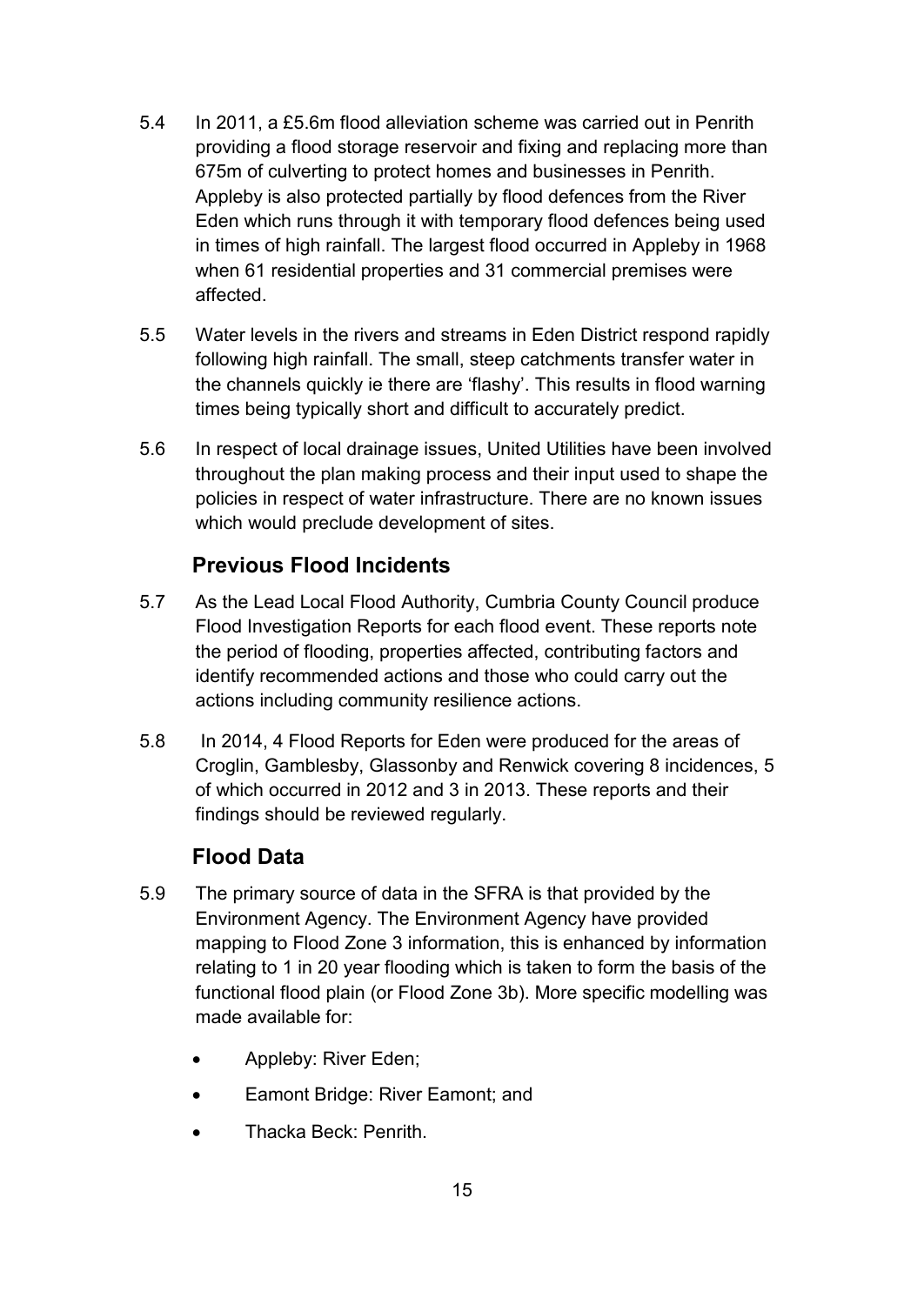Mapping is available in relation to sites which are proposed for allocation within Appendix B of this report and flood maps of the top two tiers of settlements generally to aid with decision making.

5.10 Definitions of the different types of flood risk zones are provided within the National Planning Practice Guidance. This identifies the probability of river and sea flooding assuming no defences are in place. Table 2 below provides these definitions:

| <b>Flood</b><br><b>Zone</b> | <b>Probability of Flooding</b> | <b>Definition</b>                                                                                                                                                           |
|-----------------------------|--------------------------------|-----------------------------------------------------------------------------------------------------------------------------------------------------------------------------|
|                             | Low                            | Land having less than a 1 in 1,000<br>annual probability of river or sea<br>flooding                                                                                        |
| $\mathcal{P}$               | Medium                         | Land having between a 1 in 100<br>and 1 in 1,000 annual probability of<br>river flooding, or land having a 1 in<br>200 and 1 in 1,000 annual<br>probability of sea flooding |
| 3a                          | High                           | Land having a 1 in 100 or greater<br>annual probability of river flooding<br>or land having a 1 in 200 or greater<br>annual probability of sea flooding                     |
| 3b                          | <b>Functional Floodplain</b>   | This zone comprises land where<br>water has to flow or be stored in<br>times of flood, land with a 1 in 20<br>probability of flooding                                       |

 Table 2: Definitions of Flood Zones (Taken from National Planning Practice Guidance)

When assessing site allocations for suitability through the Local Plan process, consideration has been given to flood risk using the above table.

- 5.11 The SFRA also considers surface water flooding in relation to 1 in 30 years and 1 in 200 years.
- 5.12 In addition, in relation to the sequential and exception test, flood risk vulnerability and flood compatibility is considered within the National Planning Practice Guidance. The following table details flood zones and when exception tests are required:

| <b>Flood</b><br><b>Zones</b> | <b>Flood Risk Vulnerability Classification</b> |            |            |            |            |
|------------------------------|------------------------------------------------|------------|------------|------------|------------|
|                              | Essential                                      | Highly     | More       | Less       | Water      |
|                              | infrastructure                                 | vulnerable | vulnerable | vulnerable | compatible |
| Zone 1                       |                                                |            |            |            |            |
| Zone 2                       | Exception<br>test<br>required                  |            |            |            |            |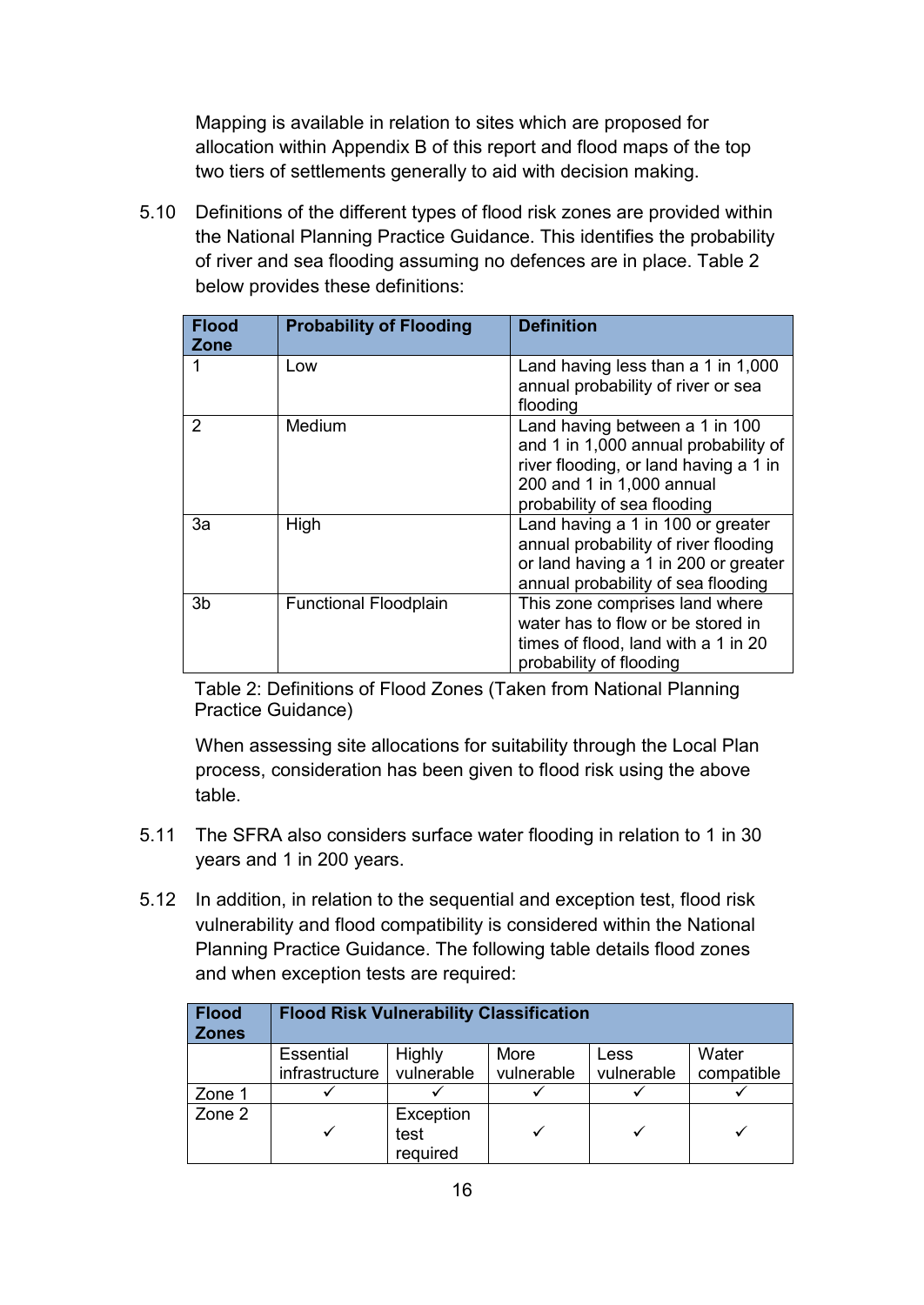| Zone $3a$ | Exception<br>test required | Exception<br>test<br>required |   |  |
|-----------|----------------------------|-------------------------------|---|--|
| Zone 3b   | Exception<br>test required |                               | × |  |

Table 3: Requirements for Exception Test (NPPG)

 The sequential test should be applied in all development decisions, directing development to Flood Zone 1 in the first instance then Flood Zone 2 and finally 3.

### **Flood Defences**

- 5.13 Flood defences are typically raised structures that alter natural flow patterns and prevent floodwater from entering properties in times of flooding. They are generally categorised as either 'formal' or 'informal' defences. A 'formal' defence is one which is maintained by its respective owner as a defence. An 'informal' defence is one which may not have been constructed for the purposes of flood defence such as boundary walls or large buildings situated near to river corridors which may hold back floodwater.
- 5.14 Appleby benefits from raised flood defences protecting the town centre area against a 1 in 100 year event. In addition Penrith has had a recent flood alleviation scheme carried out in order to enable the storage of floodwater in a flood storage reservoir to relieve Thacka Beck and protect central Penrith. Other smaller defences are provided throughout Eden District.

# **Flood Hazard Due to Flood Defence Failure**

- 5.15 Hazards can be caused by the failure of flood defences which can lead to fast flowing inundation which may knock people off their feet leading to the possibility of loss of life.
- 5.16 The town of Appleby is defended by raised defences which physically prevent water reaching properties in times of flood. The defences are typically in excess of 1m in height. There is a small risk that these defences may fail when a flood is in progress. In this instance, a surge of water may penetrate the failed defence. Such an event is likely only to affect people who are immediately standing behind the defence at the time of failure. It is not considered that such an event would cause a risk to life.
- 5.17 Development which takes place in Appleby should refer to the flood defences and any impact it may have on the defences through the FRA or on the impact a defence failure might have.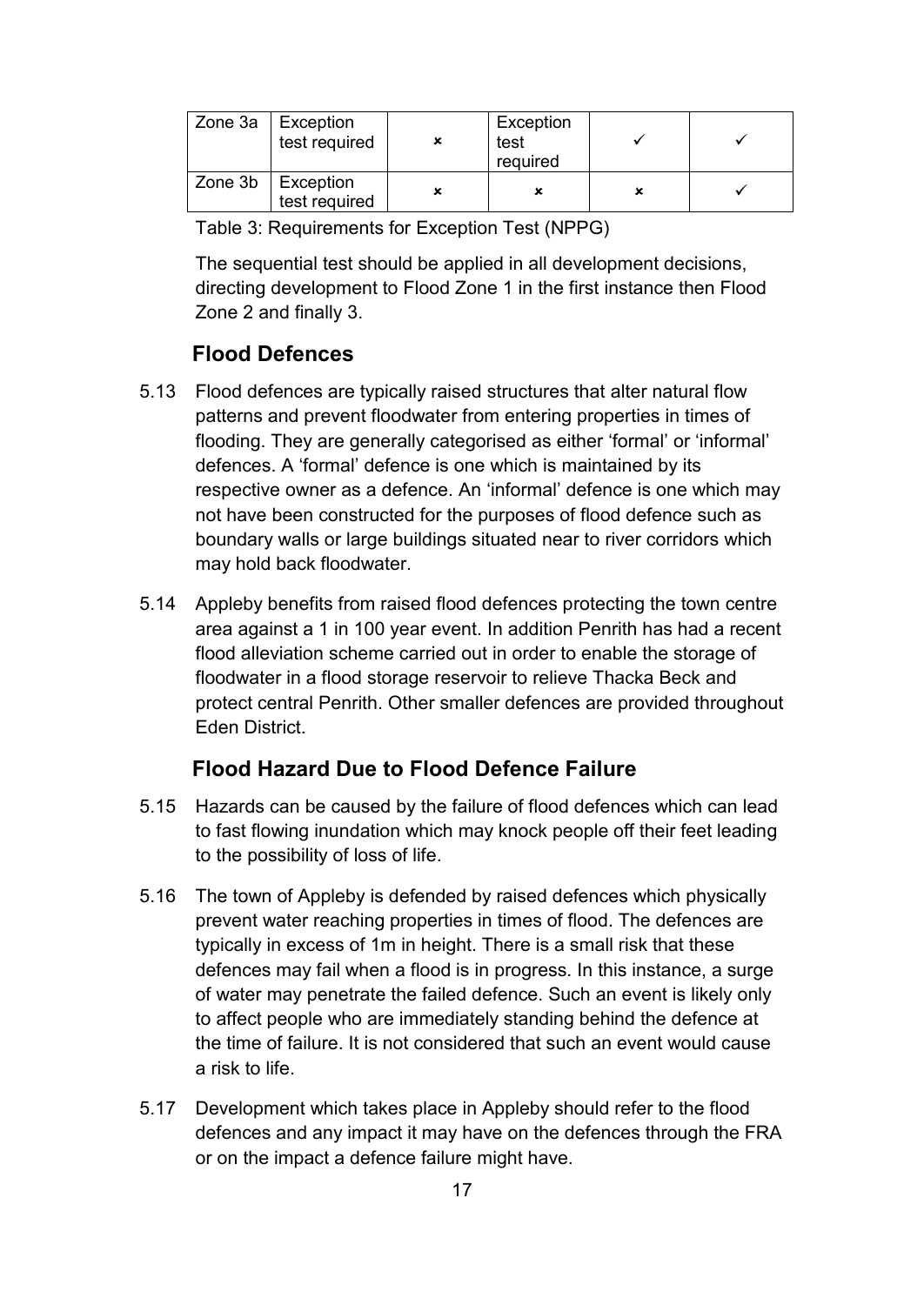5.18 The flood storage reservoir at Penrith has been constructed on a piece of land which is nearby an industrial estate. The storage is in the form of a bunded pond. In the event that the bund failed in a period of flood water storage, it is considered that it would only affect any persons adjacent to the failure. Due to the nature of the surrounding open and undeveloped land, it is unlikely that this would pose a risk to human life.

### **Local Drainage Issues**

- 5.19 United Utilities have not raised any issues in relation to flood concerns throughout the District.
- 5.20 In order to assist in the flooding issue within the District, the use of SUDS is promoted through the proposed policy DEV2 – Water Management and Flood Risk which states:

*"New development must be in a location which:* 

- *1. Avoids risks to water supply, or includes sufficient mitigation measures to ensure there is no risk to water supply*
- *2. Would not compromise the effectiveness of existing floor defences*
- *3. Meets the sequential approach to development in flood risk areas. Inappropriate development will not be permitted in flood zones 2 and 3, areas at risk of surface water flooding (critical drainage areas) or areas which have a history of groundwater flooding, or where it would increase flood risk elsewhere unless there is an overriding need and absence of suitable alternatives. If sites, as an exception, need to be developed in areas at risk of flooding, suitable flood protection measures will be required. M*

Protecting greenfield run-off rates in developments coming forward will assist in managing the risk of flooding in the District.

### **Groundwater Issues**

- 5.21 There is no known significant groundwater flooding issue within the Eden District area.
- 5.22 All major developments (of over 1ha) will require a Flood Risk Assessment (FRA) at planning application stage. This should include consideration of ground water but it is unlikely to form any significant issue.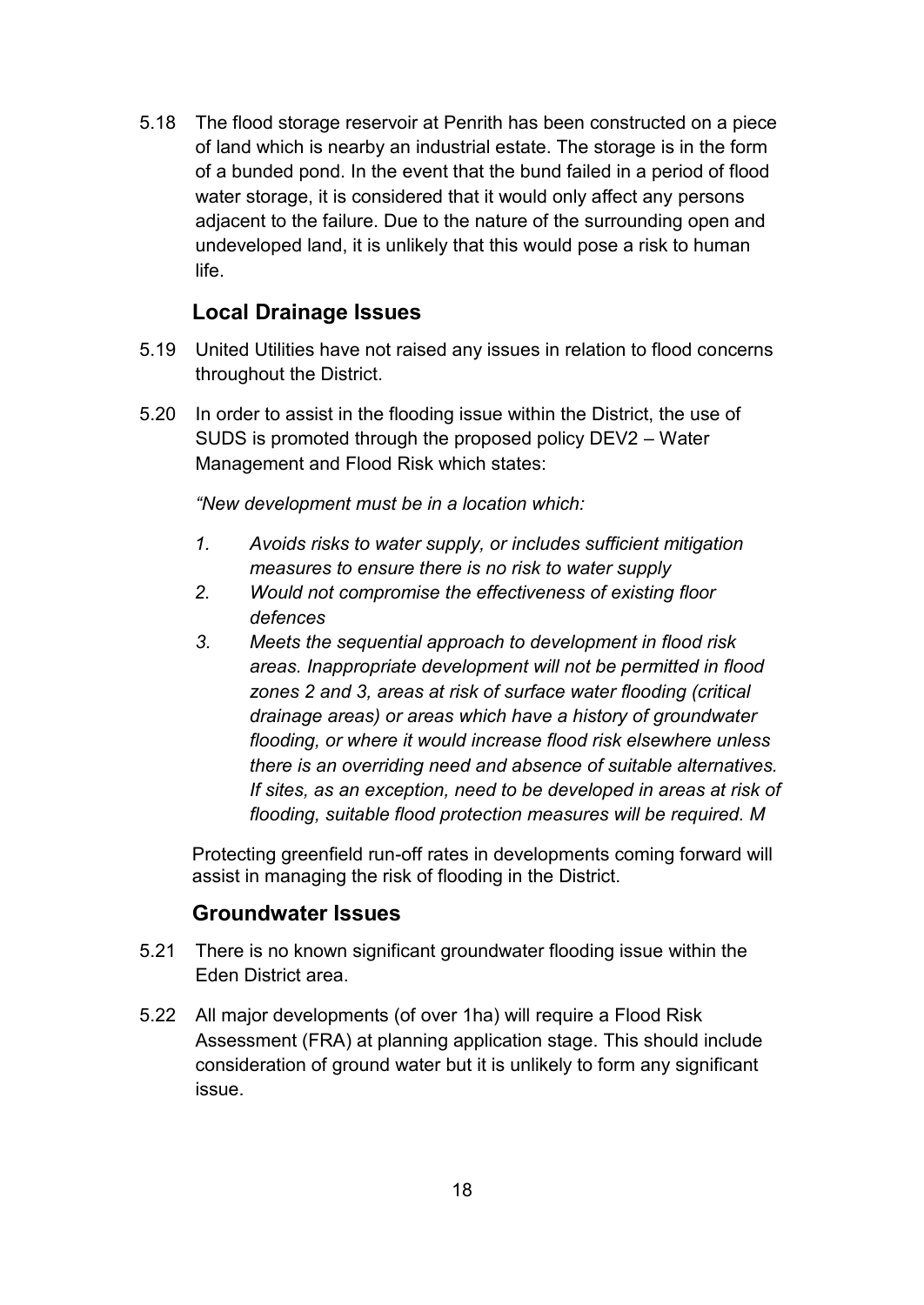# **Critical Drainage Areas**

5.23 A Critical Drainage Area is an area that has critical drainage problems and which has been notified to the local planning authority by the Environment Agency. These areas are separate to those considered as being within a flood zone. The Environment Agency has confirmed that there are no critical drainage areas within Eden.

# **Climate Change**

- 5.21 Climate change is perceived to represent an increasing risk to properties in relation to flood water.
- 5.22 The modelling received from the Environment Agency does not consider climate change. Therefore, it is essential that developers consider the possible change in flood risk over the lifetime of the development as a result of climate change. The likely increase in flow over the lifetime of the development should be assessed proportionally to the guidance. In the process of allocating sites, care has been taken to ensure that generally no sites are in close proximity to flood zones. In Penrith town centre in particular however, sites will require consideration of climate change effects.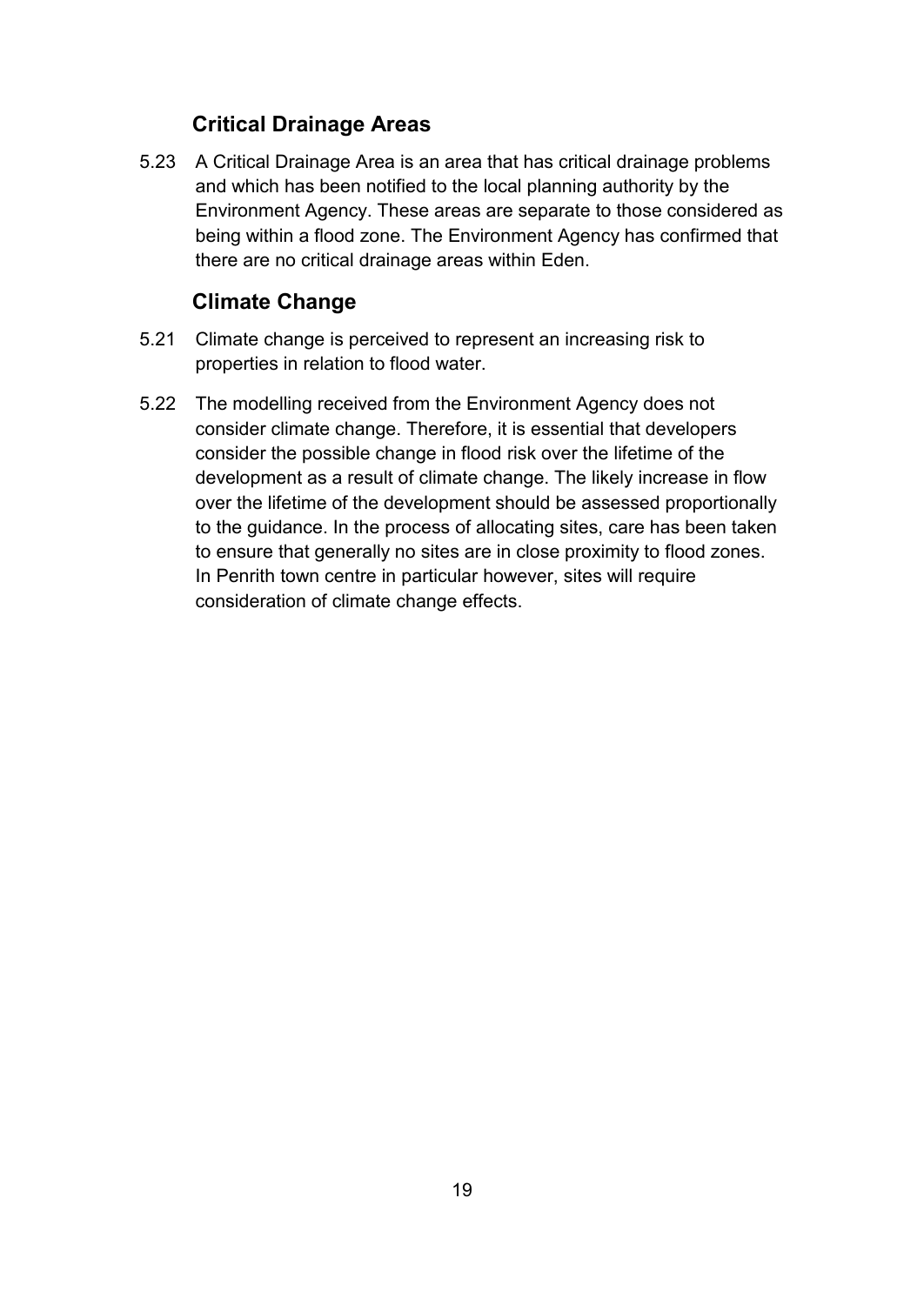# **6.0 Planning and Development Management**

- 6.1 Wherever possible, development should be restricted to the permissible land uses summarised in the Table at para 5.9. However, it is noted that whilst a small amount of the District is situated within Flood Zone 3a (High Probability) there may be in some instances a pressing planning 'need' that may warrant future consideration of these areas. Should this be the case, the proposal should be subjected to an Exception Test which should demonstrate the following:
	- The development must provide wider sustainability benefits to the community that outweigh flood risk, informed by a SFRA where one has been prepared;
	- the development should be on developable. previously developed land to if not on previously developed land, there should be no reasonable alternative sites on previously developed land; and
	- a FRA must demonstrate that the development will be safe, without increasing flood risk elsewhere and where possible, will reduce flood risk overall.
- 6.2 The management of flood risk must be assured should development be permitted to proceed. It is the responsibility of the prospective developer to build on the recommendations and findings of this SFRA as part of a detailed Flood Risk Assessment to ensure that specific requirements can be met.
- 6.3 A user guide to assisting in the application of the SFRA recommendations is provided in Appendix A of this report.

#### **Development in Flood Zone 3b Functional Floodplain**

- 6.4 No allocations of land in Flood Zone 3b have been included in the Submission Draft Local Plan.
- 6.5 Should future applications be made for development within this flood category, this should not be permitted with the exception of water compatible uses and essential infrastructure.

### **Development in Flood Zone 3a High Probability**

- 6.6 No allocations of land in Flood Zone 3a have been included in the Submission Draft Local Plan.
- 6.7 Should future applications be made for development within this flood category, this should be restricted to 'less vulnerable' land uses with 'more vulnerable' land uses such as housing steered toward lower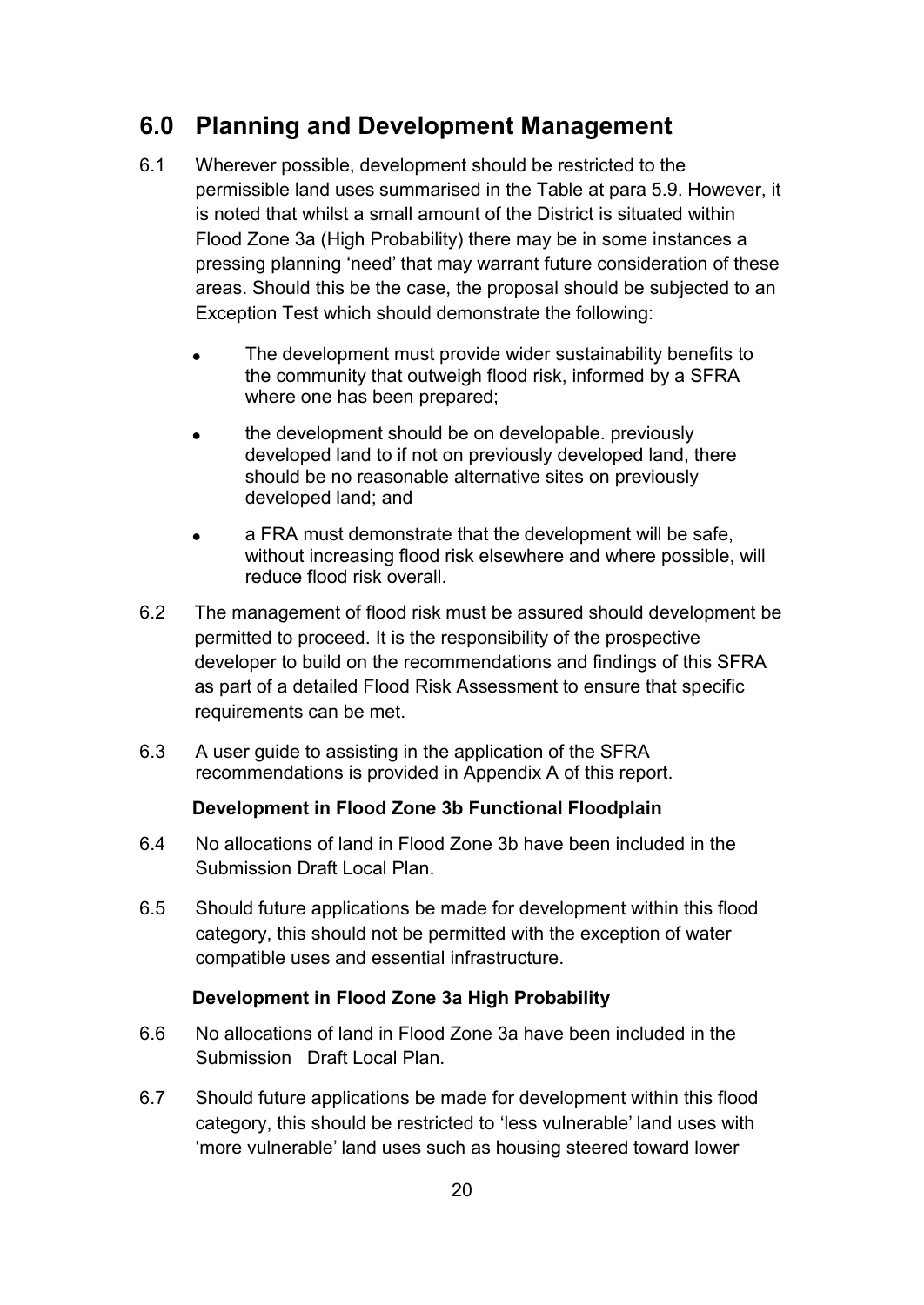flood risk areas. All proposed development will require a detailed Flood Risk Assessment, flood levels must be situated 1% above the predicted maximum flood level plus free board and allowing for climate change. Specific attention should be paid to ensure that any proposed development would not have a detrimental impact on adjoining property.

#### **Development in Flood Zone 2 Medium Probability**

- 6.8 No allocations on land in Flood Zone 2 have been included in the Submission Draft Local Plan.
- 6.9 Should future applications be made for development within this flood category, they should demonstrate that the requirements of the Exception Test can be met. They will further need to be accompanied by a Flood Risk Assessment, floor levels should be set above the 1% (100 year) predicted maximum flood level plus freeboard and allowing for climate change.

### **Development in Flood Zone 1 Low Probability**

- 6.10 All development within the Submission Draft document is within this flood zone where there are no flood risk related constraints placed upon development.
- 6.11 Notwithstanding the low risk, major development applications should be accompanied by a Flood Risk Assessment and Drainage Impact Assessment which considers the impacts of the site again allowing for climate change.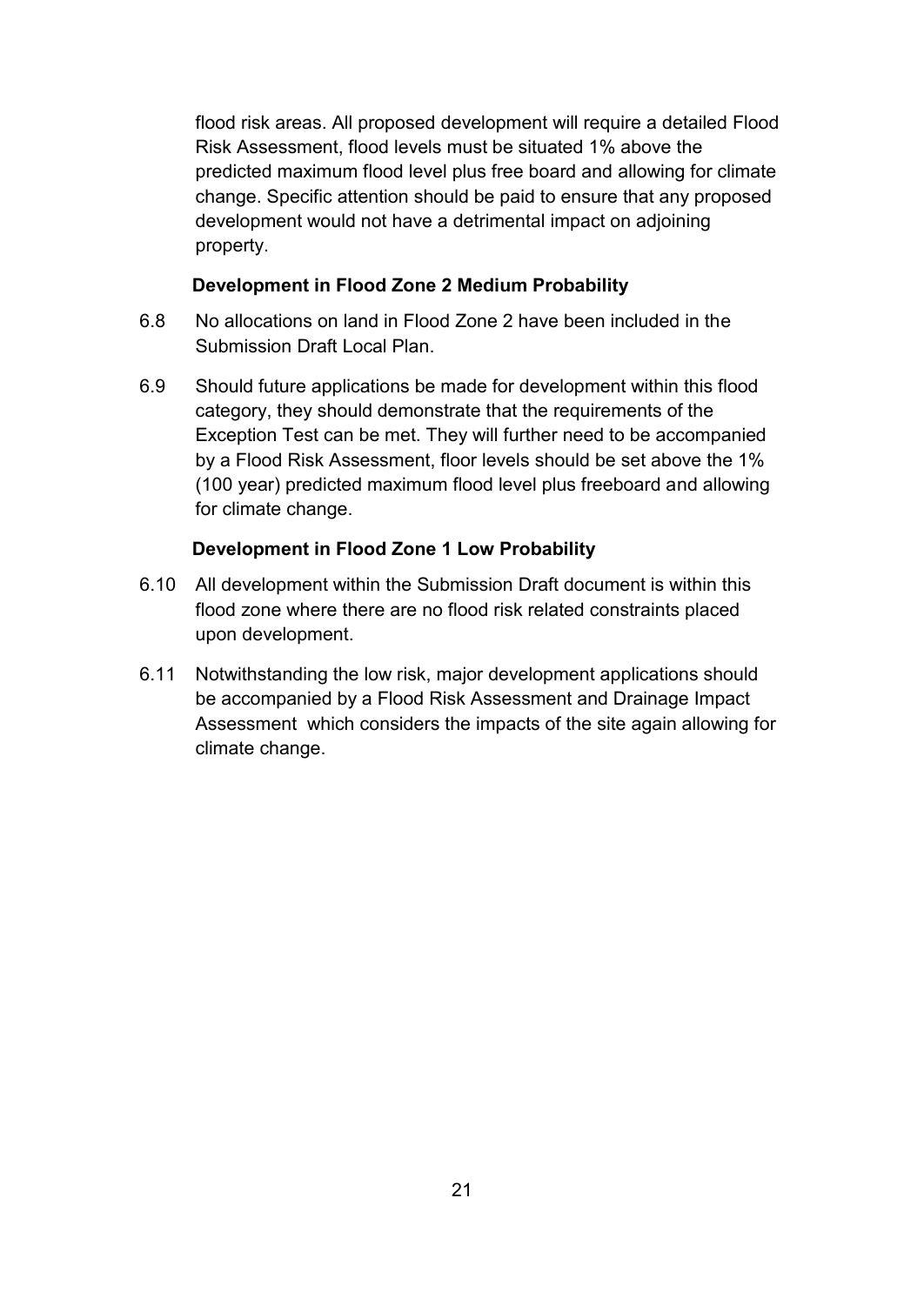# **7.0 Overview of Flood Risk at Proposed Site Allocations – Housing and Employment**

| <b>Site</b>                                        | <b>Flood</b><br>Zone | <b>Proposed</b><br><b>Site Use</b> | <b>Any Issues</b>                                                                                                                                                                   |
|----------------------------------------------------|----------------------|------------------------------------|-------------------------------------------------------------------------------------------------------------------------------------------------------------------------------------|
| <b>Penrith</b>                                     |                      |                                    |                                                                                                                                                                                     |
| E1 - Carleton                                      | 1                    | Housing                            | Site will be expected to<br>incorporate SUDS, no<br>known flooding issues                                                                                                           |
| E3 - Carleton                                      | $\mathbf{1}$         | Housing                            | Site will be expected to<br>incorporate SUDS, no<br>known flooding issues                                                                                                           |
| E4 - Carleton Hall                                 | 1                    | Housing                            | Site will be expected to<br>incorporate SUDS, no<br>known flooding issues                                                                                                           |
| N1-Salkeld<br>Road/Fairhill                        | 1                    | Housing                            | Site will be expected to<br>incorporate SUDS, no<br>known flooding issues                                                                                                           |
| $\overline{N}$ 1a - Salkeld<br>Road/ Fairhill      | 1                    | Housing                            | Site will be expected to<br>incorporate SUDS, particular<br>attention will need to be paid<br>to run off to the highway due<br>to the slope of the site no<br>known flooding issues |
| N <sub>3</sub> - Raiselands                        | 1                    | Housing                            | Site will be expected to<br>incorporate SUDS, no<br>known flooding issues                                                                                                           |
| $TC1 - Old$<br>London Road                         | $\overline{1}$       | Housing                            | Site will be expected to<br>incorporate SUDS, no<br>known flooding issues                                                                                                           |
| P2 - Gilwilly<br>Road                              | 1                    | Housing                            | Site will be expected to<br>incorporate SUDS, no<br>known flooding issues                                                                                                           |
| P8 - Myers Lane,<br>Norfolk Road                   | $\mathbf 1$          | Housing                            | Site will be expected to<br>incorporate SUDS, no<br>known flooding issues                                                                                                           |
| P61 - Garage at<br><b>Roper Street</b>             | 1                    | Housing                            | Site will be expected to<br>incorporate SUDS, no<br>known flooding issues                                                                                                           |
| P71 - Brent Road<br>Garages                        | $\mathbf 1$          | Housing                            | Site will be expected to<br>incorporate SUDS, no<br>known flooding issues                                                                                                           |
| P93 - Barn and<br>Yard at<br><b>Brunswick Road</b> | 1                    | Housing                            | Site will be expected to<br>incorporate SUDS, no<br>known flooding issues                                                                                                           |
| P94 – QEGS<br>Annex, Ullswater<br>Road             | 1                    | Housing                            | Site will be expected to<br>incorporate SUDS, no<br>known flooding issues                                                                                                           |
| P115 - Car park<br>off Brentfield Way              | 1                    | Housing                            | Site will be expected to<br>incorporate SUDS, no<br>known flooding issues                                                                                                           |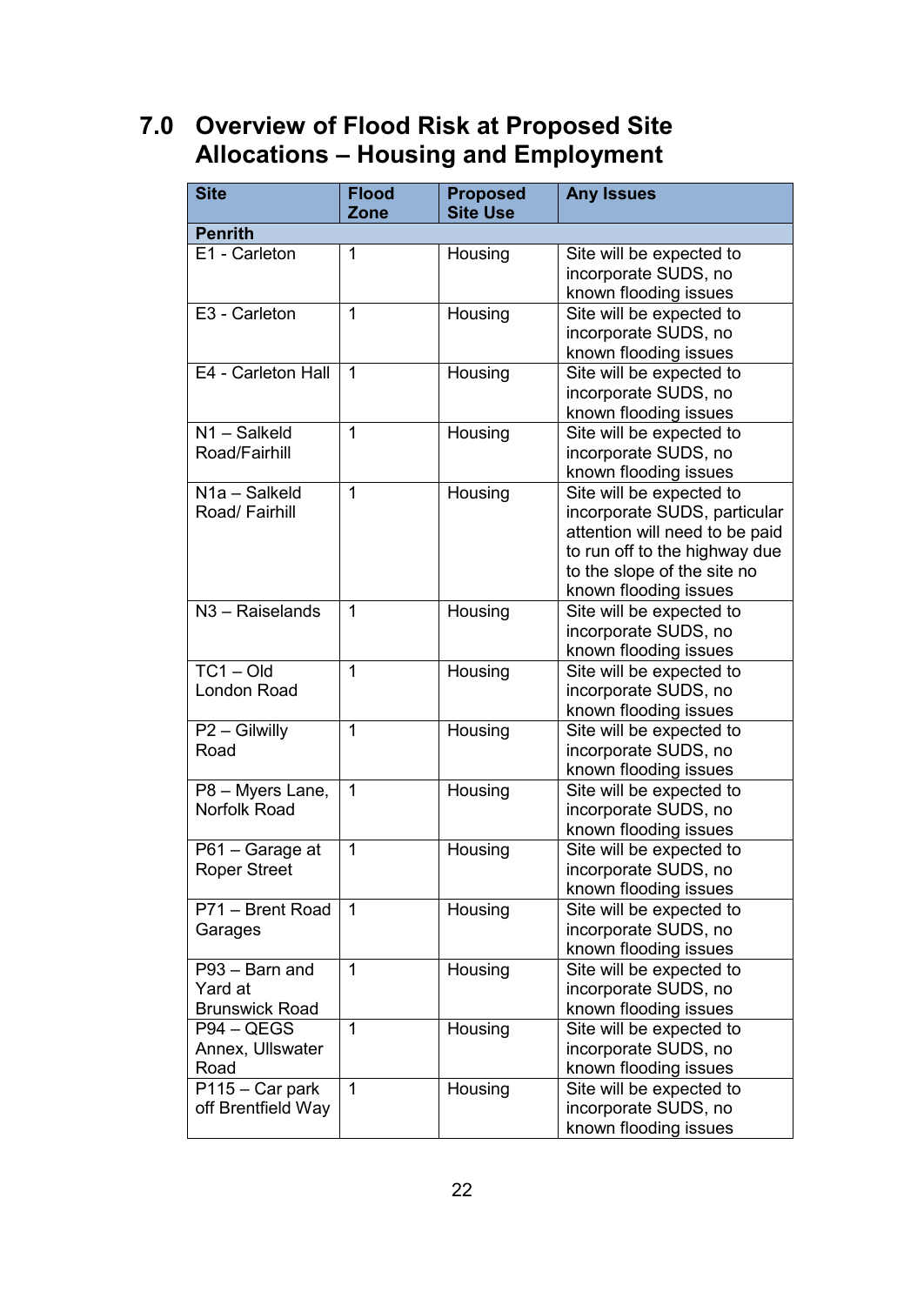| 2A - Gilwilly<br><b>Industrial Estate</b><br>Extension | 1            | Housing    | Site will be expected to<br>incorporate SUDS, no<br>known flooding issues.<br>Particular attention will have<br>to be paid to run off rates. |
|--------------------------------------------------------|--------------|------------|----------------------------------------------------------------------------------------------------------------------------------------------|
| MPC - Skirsgill                                        | 1            | Housing    | Site will be expected to<br>incorporate SUDS, no<br>known flooding issues                                                                    |
| <b>Alston</b>                                          |              |            |                                                                                                                                              |
| AL1 - Jollybeard<br>Lane                               | 1            | Housing    | Site will be expected to<br>incorporate SUDS, no<br>known flooding issues                                                                    |
| AL11 - Land<br>South of Primary<br>School              | 1            | Housing    | Site will be expected to<br>incorporate SUDS, no<br>known flooding issues                                                                    |
| AL12 - High Mill                                       | 1            | Housing    | Reuse of an existing<br>building - no known issues                                                                                           |
| AL13 - Clitheroe                                       | $\mathbf{1}$ | Housing    | Site will be expected to<br>incorporate SUDS, no<br>known flooding issues                                                                    |
| AL16 - Land<br><b>Adjacent Primary</b><br>School       | 1            | Housing    | Site will be expected to<br>incorporate SUDS, no<br>known flooding issues                                                                    |
| 24 - Skelgillside<br>Workshops                         | 1            | Employment | Site will be expected to<br>incorporate SUDS, no<br>known flooding issues                                                                    |
| 26 - High Mill                                         | 1            | Employment | Reuse of an existing<br>building - no known issues                                                                                           |
| <b>Appleby</b>                                         |              |            |                                                                                                                                              |
| AP10 - Land to<br>the South of<br><b>Station Road</b>  | 1            | Housing    | Site will be expected to<br>incorporate SUDS, no<br>known flooding issues                                                                    |
| AP11 - Fields Adj<br>to Coal Yard                      | 1            | Housing    | Site will be expected to<br>incorporate SUDS, no<br>known flooding issues                                                                    |
| 19 - Cross Croft<br><b>Industrial Estate</b>           | 1            | Employment | Site will be expected to<br>incorporate SUDS, no<br>known flooding issues                                                                    |
| $21 - The Old$<br>Creamery                             | $\mathbf 1$  | Employment | Site will be expected to<br>incorporate SUDS, no<br>known flooding issues                                                                    |
| 23 - Shire Hall                                        | $\mathbf 1$  | Employment | Reuse of an existing<br>building - no known issues                                                                                           |
| <b>Kirkby Stephen</b>                                  |              |            |                                                                                                                                              |
| KS4 - Croglam<br>Lane                                  | 1            | Housing    | Site will be expected to<br>incorporate SUDS, no<br>known flooding issues                                                                    |
| KS13 - Land to<br>the west of<br><b>Faraday Road</b>   | $\mathbf{1}$ | Housing    | Site will be expected to<br>incorporate SUDS, no<br>known flooding issues                                                                    |
| KS15 – Land Adj<br>Croglam Lane                        | 1            | Housing    | Site will be expected to<br>incorporate SUDS, no<br>known flooding issues                                                                    |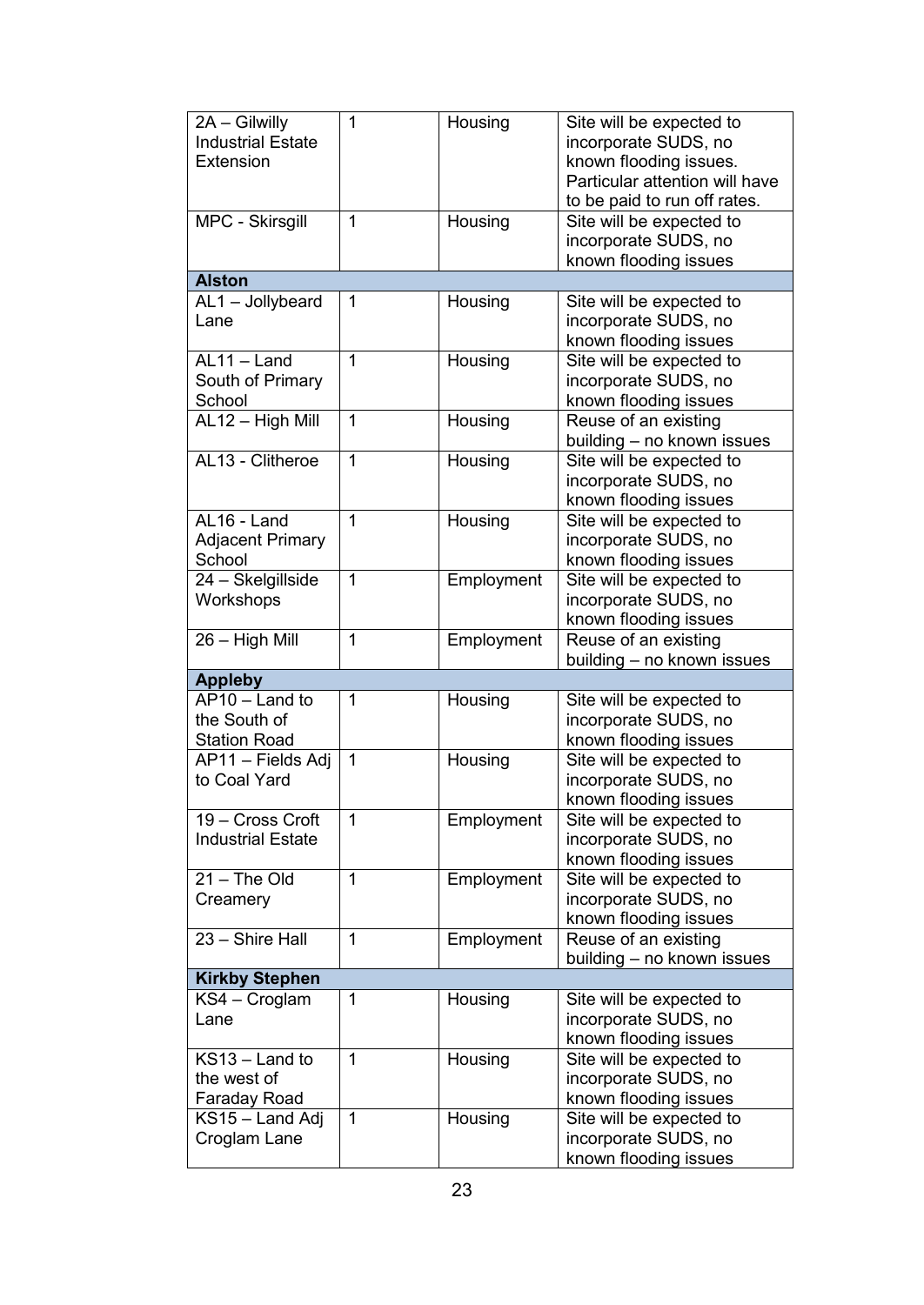| $KS17 - Land$        | Housing | Site will be expected to |
|----------------------|---------|--------------------------|
| behind Park          |         | incorporate SUDS, no     |
| Terrace              |         | known flooding issues    |
| KS18 - Land Adj      | Housing | Site will be expected to |
| to Croglam Park      |         | incorporate SUDS, no     |
|                      |         | known flooding issues    |
| $33 -$ Kirkby        | Housing | Site will be expected to |
| Stephen              |         | incorporate SUDS, no     |
| <b>Business Park</b> |         | known flooding issues    |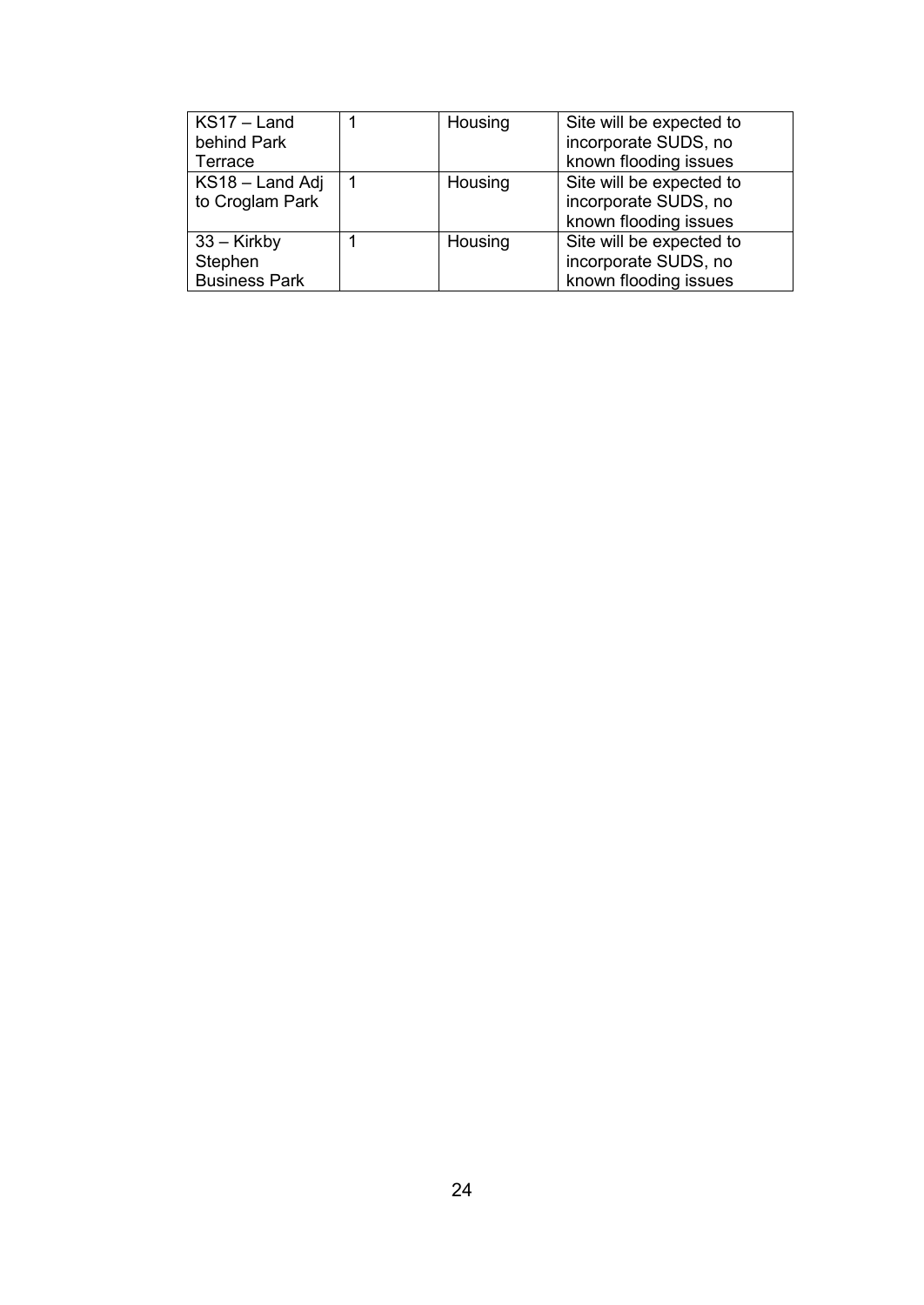# **8.0 Sustainable Management of Flood Risk**

- 8.1 Whilst the SFRA provides an overview of flood risk, it is important that site-based FRAs are carried out by the development for all proposed developments over 1 hectare (the current size requirement for an FRA to be carried out). The SFRA does not replace the requirement for site specific FRAs to address flood risk and any further risks development of the site may cause downstream.
- 8.2 Planning policies should continue to require that FRAs are carried out which are commensurate with the risk of flooding posed to the site and ensuring that runoff from the site does not contribute to increased flood risks elsewhere.
- 8.3 The Sequential and Exception test should be implemented as required by policy should development be proposed in Flood Zones 2 or 3 to ensure that development in these zones is appropriate and compatible with the increased risk of flooding. Alternatively it may be demonstrated that the proposed development brings other benefits which outweigh the risks.
- 8.4 The management of rainfall (surface water) is an essential element of reducing future flood risk. It is imperative therefore that wherever possible, SUDS are positively used in new developments to reduce the rate of run off from urban sites to greenfield run off rates or better.
- 8.5 SUDS can be used to improve the sustainable management of site water by:
	- Reducing peak flows to watercourses or sewers reducing the risk of potential downstream flooding;
	- Reducing volumes and the frequency of water flowing directly into watercourses or sewers from developed sites;
	- Improving water quality over conventional surface water sewers by removing pollutants from diffuse pollutant sources;
	- Reducing potable water demand through rainwater harvesting;
	- Improving amenity through rainwater harvesting;
	- Improving amenity through the provision of public open space and wildlife habitat;
	- Replicating natural drainage patterns, including the recharge of groundwater so that base flows are maintained.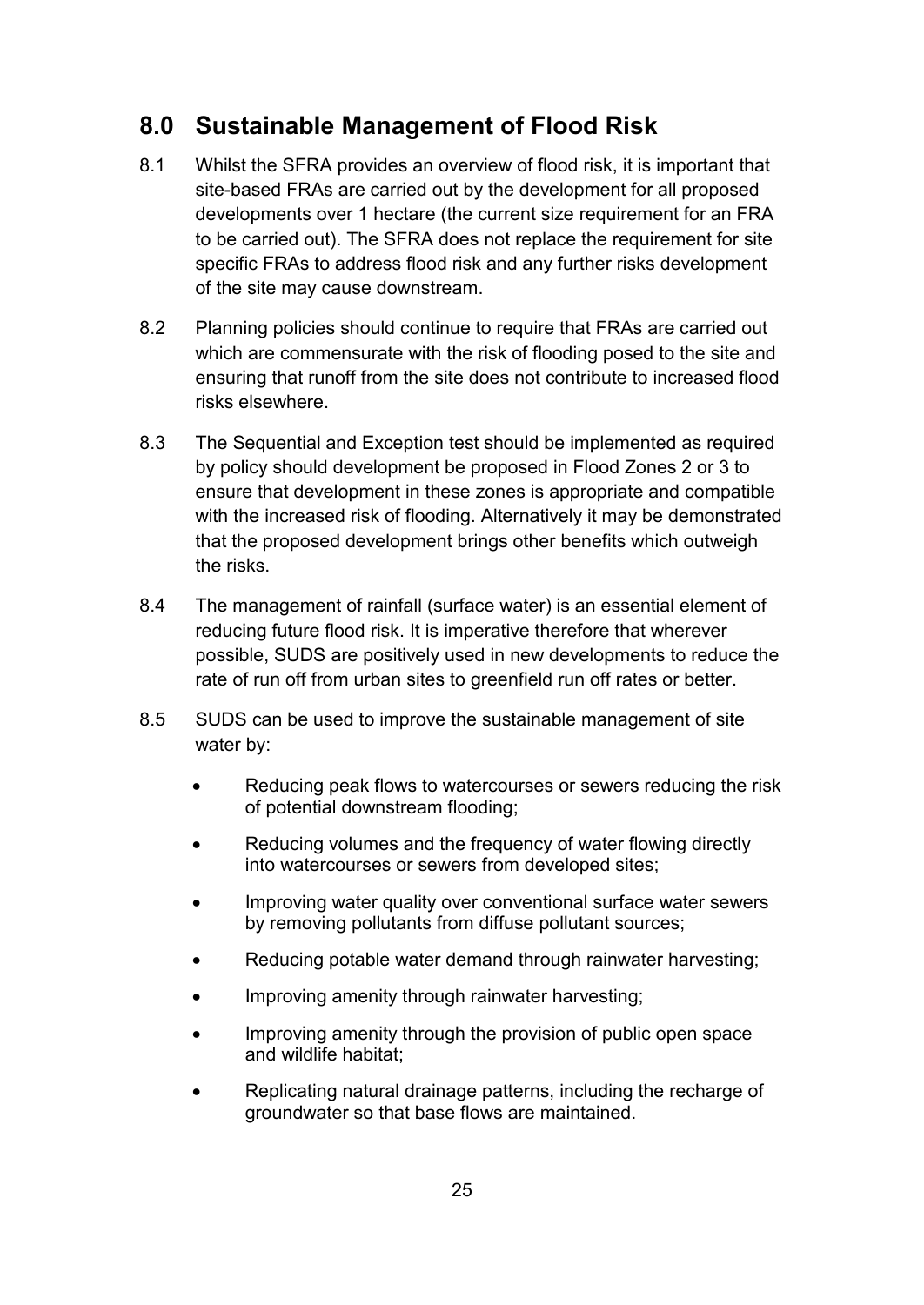8.6 There are a number of ways that SUDS can be incorporated into a development. The most common forms of SUDS are described below. The most appropriate forms of SUDS are site specific and dependant on the topography and geology of the site and its surrounding. Drainage strategies should explain the reasoning behind the choice of SUDS employed on the site.

| <b>SUDS Component</b>         | <b>Description</b>                                                                                                                                                                                                                                                        |
|-------------------------------|---------------------------------------------------------------------------------------------------------------------------------------------------------------------------------------------------------------------------------------------------------------------------|
| Pervious surfaces             | Surfaces that allow inflow of rainwater into the<br>underlying construction or soil                                                                                                                                                                                       |
| Green roofs                   | Vegetated roofs that reduce the volume and rate of<br>runoff and remove pollution                                                                                                                                                                                         |
| Filter drain                  | Linear drains consisting of trenches filled with a<br>permeable material, often with a perforated pipe in the<br>base of the trench to assist drainage to store and<br>conduct water, they may also permit infiltration                                                   |
| <b>Filter strips</b>          | Vegetated areas of gently sloping ground designed to<br>drain water evenly off impermeable areas and to filter<br>out silt and other particulates                                                                                                                         |
| <b>Swales</b>                 | Shallow vegetated channels that conduct and retain<br>water, and may also permit infiltration. The vegetation<br>filters particulate matter                                                                                                                               |
| Basins, ponds and<br>wetlands | Areas that may be used for the storage of surface water<br>runoff                                                                                                                                                                                                         |
| Infiltration devices          | Sub-surface structures to promote the infiltration of<br>surface water to ground. They can be trenches, basins<br>or soakaways                                                                                                                                            |
| <b>Bioretention areas</b>     | Vegetated areas designed to collect and treat water<br>before discharge via a piped system or infiltration to the<br>ground                                                                                                                                               |
| Pipes and<br>accessories      | A series of conduits and their accessories normally laid<br>underground that convey surface water to a suitable<br>location for treatment and/or disposal (Although<br>sustainable, these techniques should be considered<br>where other SUDS provision is not practical) |

#### **Local Measures**

8.7 Locally measures can be undertaken by homeowners to reduce the risk or impact of flooding.

For new homes or those being redeveloped:

• Raising of floor levels

The raising of floor levels above anticipated maximum flood levels ensures that interiors are not directly affected by flooding avoiding damage to possessions;

• Raising of electrical wiring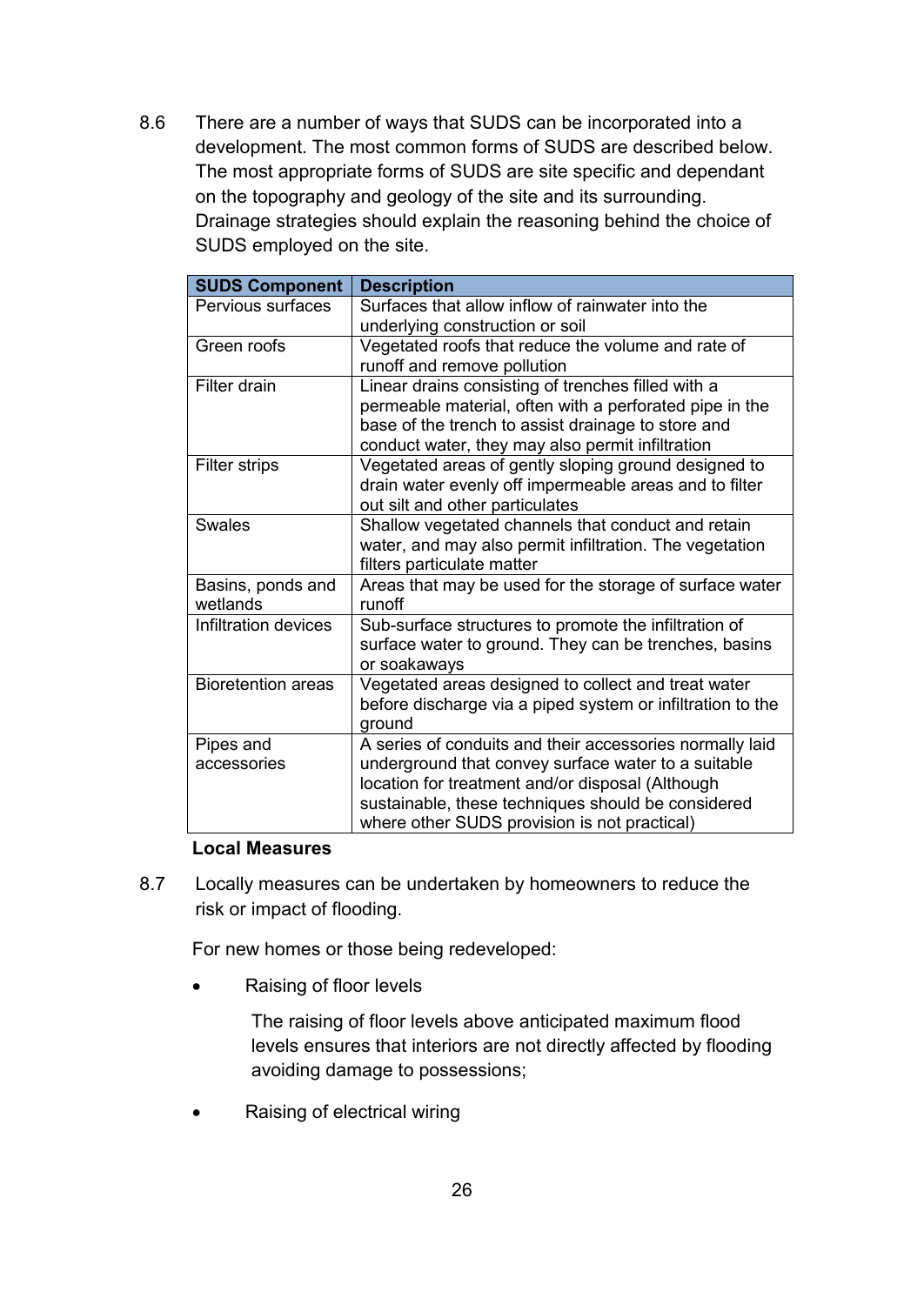Rising wiring to a level above flood level reduces both risks to health and safety as well as reducing the time required for works carried out as a result of flood damage.

For existing homes

 Use of flood gates and air brick covers to avoid the inundation of buildings.

# **Emergency Planning**

8.8 Where predicted water levels are expected to result in a flood event, the Environment Agency will issue a series of flood warnings via telephone to those subscribed to the service. This will allow residents to move possessions up stairs or to less vulnerable areas of the property.